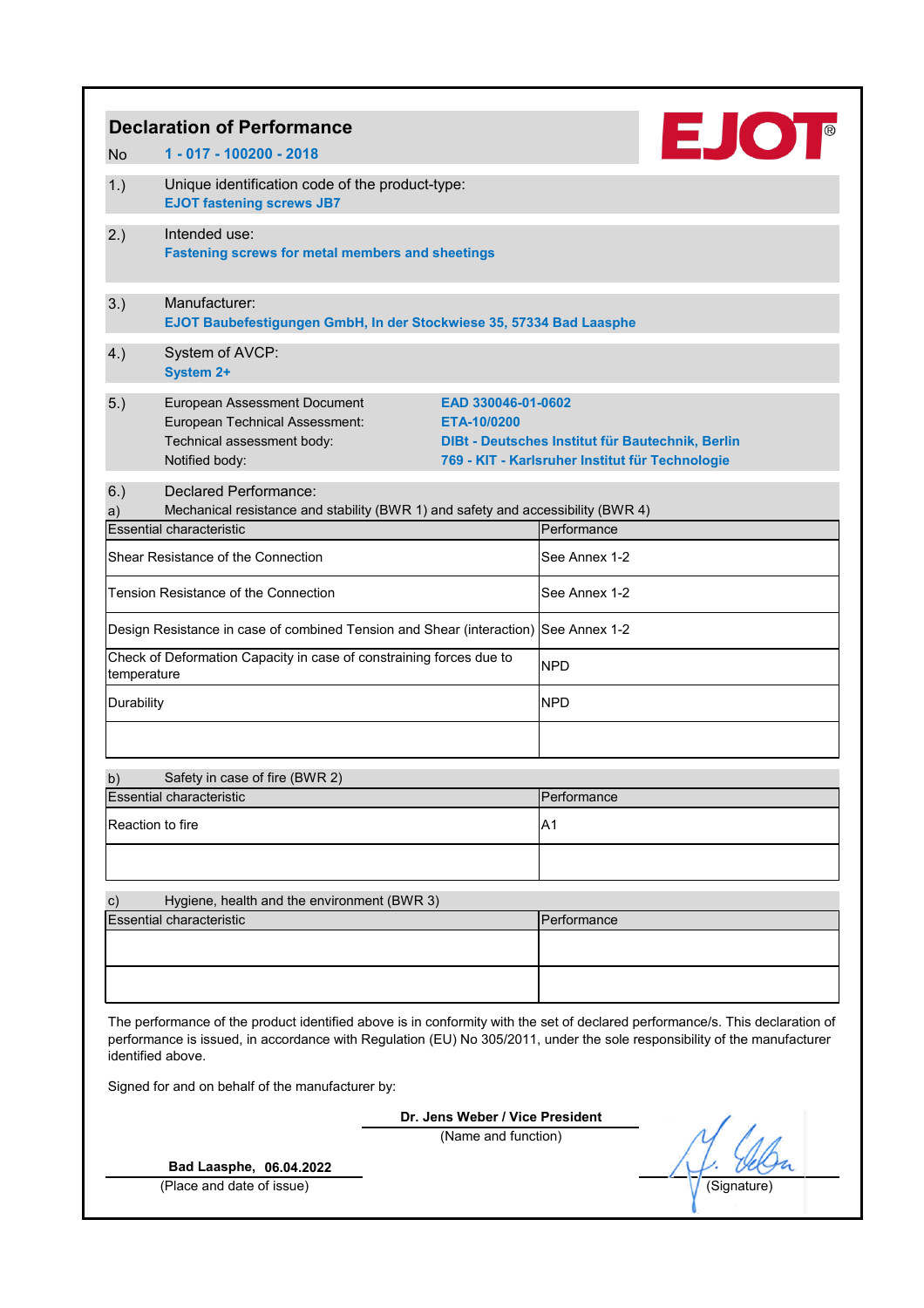| ДЕКЛАРАЦИЯ ЗА ЕКСПЛОАТАЦИОННИ ПОКАЗАТЕЛИ<br>1 - 017 - 100200 - 2018<br>N <sub>2</sub>                                                                                                                                                                                                                                 | <b>EJOT</b>                                                                                         |  |  |  |
|-----------------------------------------------------------------------------------------------------------------------------------------------------------------------------------------------------------------------------------------------------------------------------------------------------------------------|-----------------------------------------------------------------------------------------------------|--|--|--|
| 1.)<br>Уникален идентификационен код на типа продукт:<br>Скрепителни винтове EJOT JB7                                                                                                                                                                                                                                 |                                                                                                     |  |  |  |
| Предвидена употреба/употреби:<br>2.)<br>Винтове за закрепване на метални елементи и ламарини                                                                                                                                                                                                                          |                                                                                                     |  |  |  |
| 3.)<br>Производител:                                                                                                                                                                                                                                                                                                  | "ЕЙОТ Баубефестигунген" - EJOT Baubefestigungen GmbH, In der Stockwiese 35, 57334 Bad Laasphe       |  |  |  |
| 4.)<br>Сиситема 2+                                                                                                                                                                                                                                                                                                    | Система/системи за оценяване и проверка на постоянството на експлоатационните показатели:           |  |  |  |
| 5.)<br>EAD 330046-01-0602<br>Европейски документ за оценяване:<br>Европейска техническа оценка:<br>ETA-10/0200<br>Орган за техническа оценка:<br>Нотифициран орган/органи:                                                                                                                                            | DIBt - Deutsches Institut für Bautechnik, Berlin<br>769 - KIT - Karlsruher Institut für Technologie |  |  |  |
| 6.)<br>Декларирани експлоатационни показатели:<br>Механична устойчивост и стабилност (BWR 1) и безопасност и достъпност (BWR 4)<br>a)                                                                                                                                                                                 |                                                                                                     |  |  |  |
| Основни характеристики                                                                                                                                                                                                                                                                                                | Показатели                                                                                          |  |  |  |
| Устойчивост на срязване на връзката                                                                                                                                                                                                                                                                                   | Виж приложение 1-2                                                                                  |  |  |  |
| Съпротивление на опън на връзката                                                                                                                                                                                                                                                                                     | Виж приложение 1-2                                                                                  |  |  |  |
| Проектно съпротивление в случай на комбинирано напрежение и<br>срязване (взаимодействие)                                                                                                                                                                                                                              | Виж приложение 1-2                                                                                  |  |  |  |
| Проверка на капацитета на деформация в случай на ограничаващи<br>сили поради температура                                                                                                                                                                                                                              | <b>NPD</b>                                                                                          |  |  |  |
| Дълготрайност                                                                                                                                                                                                                                                                                                         | <b>NPD</b>                                                                                          |  |  |  |
| Безопасност в случай на пожар (BWR 2)<br>b)                                                                                                                                                                                                                                                                           |                                                                                                     |  |  |  |
| Основни характеристики                                                                                                                                                                                                                                                                                                | Показатели                                                                                          |  |  |  |
| Реакция при пожар                                                                                                                                                                                                                                                                                                     | A1                                                                                                  |  |  |  |
|                                                                                                                                                                                                                                                                                                                       |                                                                                                     |  |  |  |
| c)<br>Хигиена, здраве и околна среда (BWR 3)                                                                                                                                                                                                                                                                          |                                                                                                     |  |  |  |
| Основни характеристики                                                                                                                                                                                                                                                                                                | Показатели                                                                                          |  |  |  |
|                                                                                                                                                                                                                                                                                                                       |                                                                                                     |  |  |  |
| Експлоатационните показатели на продукта, посочени по-горе, са в съответствие с декларираните<br>експлоатационни показатели. Настоящата декларация за експлоатационни показатели се издава в съответствие с<br>Регламент (ЕС) № 305/2011, като отговорността за нея се носи изцяло от посочения по-горе производител. |                                                                                                     |  |  |  |
| Подписано за и от името на производителя от:                                                                                                                                                                                                                                                                          |                                                                                                     |  |  |  |
| Dr. Jens Weber / Управление<br>(Име и Длъжност)                                                                                                                                                                                                                                                                       |                                                                                                     |  |  |  |
|                                                                                                                                                                                                                                                                                                                       |                                                                                                     |  |  |  |
| Bad Laasphe, 06.04.2022                                                                                                                                                                                                                                                                                               |                                                                                                     |  |  |  |
| (Място и Дата)                                                                                                                                                                                                                                                                                                        | (Подпис                                                                                             |  |  |  |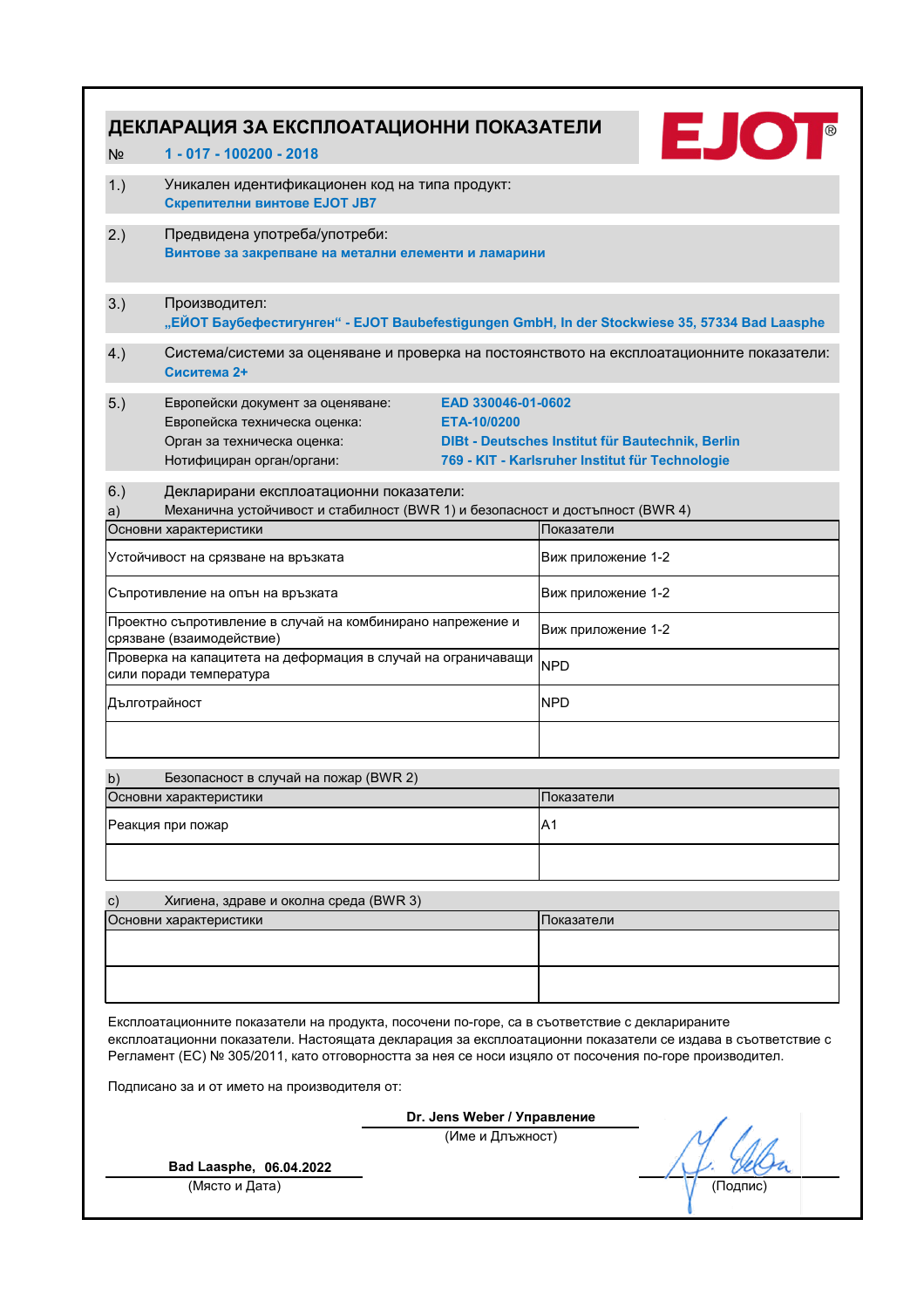|                                                                                                                                                                                                                          | <b>EJOT</b><br>PROHLÁŠENÍ O VLASTNOSTECH                                                                                                                                            |                                                                                                     |  |  |  |
|--------------------------------------------------------------------------------------------------------------------------------------------------------------------------------------------------------------------------|-------------------------------------------------------------------------------------------------------------------------------------------------------------------------------------|-----------------------------------------------------------------------------------------------------|--|--|--|
| č.                                                                                                                                                                                                                       | 1 - 017 - 100200 - 2018                                                                                                                                                             |                                                                                                     |  |  |  |
| 1.)                                                                                                                                                                                                                      | Jedinečný identifikační kód typu výrobku:<br>Upevňovací šrouby EJOT JB7                                                                                                             |                                                                                                     |  |  |  |
| 2.)                                                                                                                                                                                                                      | Zamýšlené/zamýšlená použití:<br>upevnění dílů a plechů z kovu                                                                                                                       |                                                                                                     |  |  |  |
| 3.)                                                                                                                                                                                                                      | Výrobce:<br>EJOT Baubefestigungen GmbH, In der Stockwiese 35, 57334 Bad Laasphe                                                                                                     |                                                                                                     |  |  |  |
| 4.)                                                                                                                                                                                                                      | Systém/systémy POSV:<br>Systém 2+                                                                                                                                                   |                                                                                                     |  |  |  |
| 5.)                                                                                                                                                                                                                      | Evropský dokument pro posuzování:<br>EAD 330046-01-0602<br>Evropské technické posouzení:<br>ETA-10/0200<br>Subjekt pro technické posuzování:<br>Oznámený subjekt/oznámené subjekty: | DIBt - Deutsches Institut für Bautechnik, Berlin<br>769 - KIT - Karlsruher Institut für Technologie |  |  |  |
| 6.)<br>a)                                                                                                                                                                                                                | Deklarovaná vlastnosť/Deklarované vlastnosti:<br>Mechanická odolnost a stabilita (BWR 1) a bezpečnost a dostupnost (BWR 4)                                                          |                                                                                                     |  |  |  |
|                                                                                                                                                                                                                          | základní charakteristiky                                                                                                                                                            | vlastnosti výrobku                                                                                  |  |  |  |
|                                                                                                                                                                                                                          | Odolnost spoje při zatížení smykem                                                                                                                                                  | Viz příloha 1-2                                                                                     |  |  |  |
|                                                                                                                                                                                                                          | Odolnost spoje při zatížen tahem                                                                                                                                                    | Viz příloha 1-2                                                                                     |  |  |  |
|                                                                                                                                                                                                                          | Návrhová odolnost při kombinaci tahu a smyku (interakce)                                                                                                                            | Viz příloha 1-2                                                                                     |  |  |  |
|                                                                                                                                                                                                                          | Kontrola deformační kapacity v případě teplotně ovlivněných sil                                                                                                                     | <b>NPD</b>                                                                                          |  |  |  |
| Trvanlivost                                                                                                                                                                                                              |                                                                                                                                                                                     | <b>NPD</b>                                                                                          |  |  |  |
|                                                                                                                                                                                                                          |                                                                                                                                                                                     |                                                                                                     |  |  |  |
| b)                                                                                                                                                                                                                       | Bezpečnost při požáru (BWR 2)                                                                                                                                                       |                                                                                                     |  |  |  |
|                                                                                                                                                                                                                          | základní charakteristiky                                                                                                                                                            | vlastnosti výrobku                                                                                  |  |  |  |
|                                                                                                                                                                                                                          | Reakce na oheň                                                                                                                                                                      | A <sub>1</sub>                                                                                      |  |  |  |
|                                                                                                                                                                                                                          |                                                                                                                                                                                     |                                                                                                     |  |  |  |
| $\mathbf{c})$                                                                                                                                                                                                            | Hygiena, zdraví a životní prostředí (BWR 3)                                                                                                                                         |                                                                                                     |  |  |  |
|                                                                                                                                                                                                                          | základní charakteristiky                                                                                                                                                            | vlastnosti výrobku                                                                                  |  |  |  |
|                                                                                                                                                                                                                          |                                                                                                                                                                                     |                                                                                                     |  |  |  |
|                                                                                                                                                                                                                          |                                                                                                                                                                                     |                                                                                                     |  |  |  |
| Vlastnosti výše uvedeného výrobku jsou ve shodě se souborem deklarovaných vlastností. Toto prohlášení o vlastnostech<br>se v souladu s nařízením (EU) č. 305/2011 vydává na výhradní odpovědnost výrobce uvedeného výše. |                                                                                                                                                                                     |                                                                                                     |  |  |  |
| Podepsáno za výrobce a jeho jménem:                                                                                                                                                                                      |                                                                                                                                                                                     |                                                                                                     |  |  |  |
|                                                                                                                                                                                                                          | Dr. Jens Weber / jednatel společnosti                                                                                                                                               |                                                                                                     |  |  |  |
|                                                                                                                                                                                                                          | (jméno a funkce)                                                                                                                                                                    |                                                                                                     |  |  |  |
|                                                                                                                                                                                                                          | Bad Laasphe, 06.04.2022                                                                                                                                                             |                                                                                                     |  |  |  |
|                                                                                                                                                                                                                          | (místo a datum vydání)                                                                                                                                                              | (podpis                                                                                             |  |  |  |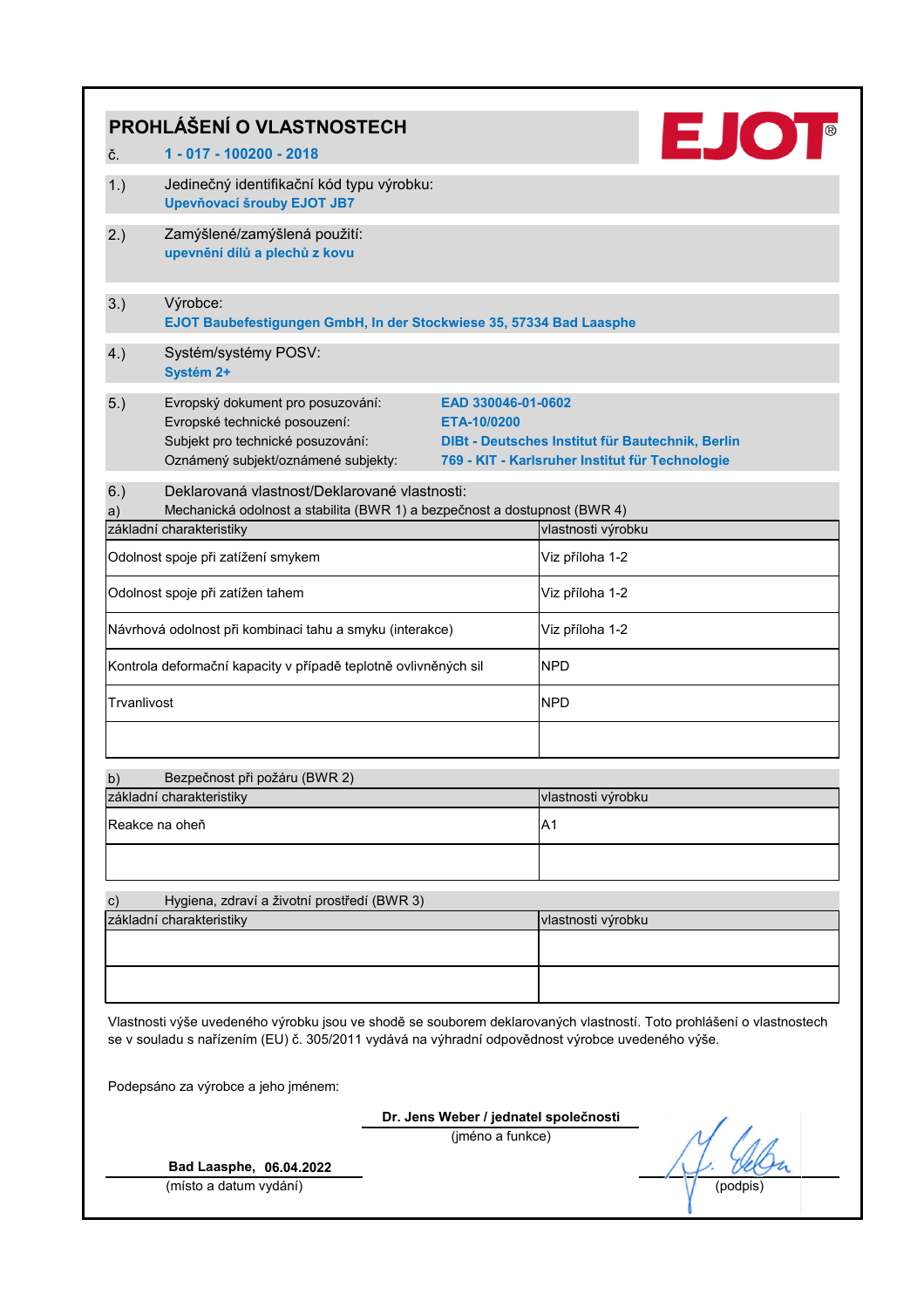|                                                                                                                                                                                                                                                         | <b>YDEEVNEDEKLARATION</b>                                                                                                            |                                                 |                                                                                                     |  |
|---------------------------------------------------------------------------------------------------------------------------------------------------------------------------------------------------------------------------------------------------------|--------------------------------------------------------------------------------------------------------------------------------------|-------------------------------------------------|-----------------------------------------------------------------------------------------------------|--|
| Nr:                                                                                                                                                                                                                                                     | 1 - 017 - 100200 - 2018                                                                                                              |                                                 | <b>EJOT</b>                                                                                         |  |
| 1.)                                                                                                                                                                                                                                                     | Varetypens unikke identifikationskode:<br><b>EJOT fastgørelsesskruer JB7</b>                                                         |                                                 |                                                                                                     |  |
| 2.)                                                                                                                                                                                                                                                     | Tilsigtet anvendelse:<br>Fastgørelsesskruer til metalelementer og plader                                                             |                                                 |                                                                                                     |  |
| 3.)                                                                                                                                                                                                                                                     | Fabrikant:<br>EJOT Baubefestigungen GmbH, In der Stockwiese 35, 57334 Bad Laasphe                                                    |                                                 |                                                                                                     |  |
| 4.)                                                                                                                                                                                                                                                     | System eller systemer til vurdering og kontrol af konstansen af ydeevnen:<br><b>System 2+</b>                                        |                                                 |                                                                                                     |  |
| 5.)                                                                                                                                                                                                                                                     | Europæisk vurderingsdokument:<br>Europæisk teknisk vurdering:<br>Teknisk vurderingsorgan:<br>Notificeret organ/notificerede organer: | EAD 330046-01-0602<br>ETA-10/0200               | DIBt - Deutsches Institut für Bautechnik, Berlin<br>769 - KIT - Karlsruher Institut für Technologie |  |
| 6.)                                                                                                                                                                                                                                                     | Deklareret ydeevne/deklarerede ydeevner:                                                                                             |                                                 |                                                                                                     |  |
| a)                                                                                                                                                                                                                                                      | Mekanisk modstand og stabilitet (BWR 1) og sikkerhed og tilgængelighed (BWR 4)<br>Væsentlige egenskaber                              |                                                 | Ydelse                                                                                              |  |
|                                                                                                                                                                                                                                                         | Forbindelsens forskydningsmodstand                                                                                                   |                                                 | Se bilag 1-2                                                                                        |  |
|                                                                                                                                                                                                                                                         | Forbindelsens spændingsmodstand                                                                                                      |                                                 | Se bilag 1-2                                                                                        |  |
| Designmodstand i tilfælde af kombineret spænding og forskydning<br>(interaktion)                                                                                                                                                                        |                                                                                                                                      |                                                 | Se bilag 1-2                                                                                        |  |
|                                                                                                                                                                                                                                                         | Kontrol af deformationskapacitet i tilfælde af begrænsende kræfter på<br>grund af temperatur                                         |                                                 | <b>NPD</b>                                                                                          |  |
| Holdbarhed                                                                                                                                                                                                                                              |                                                                                                                                      |                                                 | <b>NPD</b>                                                                                          |  |
|                                                                                                                                                                                                                                                         |                                                                                                                                      |                                                 |                                                                                                     |  |
| b)                                                                                                                                                                                                                                                      | Sikkerhed ved brand (BWR 2)                                                                                                          |                                                 |                                                                                                     |  |
|                                                                                                                                                                                                                                                         | Væsentlige egenskaber                                                                                                                |                                                 | Ydelse                                                                                              |  |
|                                                                                                                                                                                                                                                         | Reaktioner på brand                                                                                                                  |                                                 | A <sub>1</sub>                                                                                      |  |
|                                                                                                                                                                                                                                                         |                                                                                                                                      |                                                 |                                                                                                     |  |
| $\mathsf{c})$                                                                                                                                                                                                                                           | Hygiejne, sundhed og miljø (BWR 3)<br>Væsentlige egenskaber                                                                          |                                                 | Ydelse                                                                                              |  |
|                                                                                                                                                                                                                                                         |                                                                                                                                      |                                                 |                                                                                                     |  |
| Ydeevnen for den vare, der er anført ovenfor, er i overensstemmelse med den deklarerede ydeevne. Denne<br>ydeevnedeklaration er udarbejdet i overensstemmelse med forordning (EU) nr. 305/2011 på eneansvar af den fabrikant,<br>der er anført ovenfor. |                                                                                                                                      |                                                 |                                                                                                     |  |
|                                                                                                                                                                                                                                                         | Underskrevet for fabrikanten og på dennes vegne af:                                                                                  |                                                 |                                                                                                     |  |
|                                                                                                                                                                                                                                                         |                                                                                                                                      | Dr. Jens Weber / direktion<br>(navn og funtion) |                                                                                                     |  |
|                                                                                                                                                                                                                                                         |                                                                                                                                      |                                                 |                                                                                                     |  |
|                                                                                                                                                                                                                                                         | Bad Laasphe, 06.04.2022<br>(sted og dato for udstedelse)                                                                             |                                                 | (underskrift                                                                                        |  |
|                                                                                                                                                                                                                                                         |                                                                                                                                      |                                                 |                                                                                                     |  |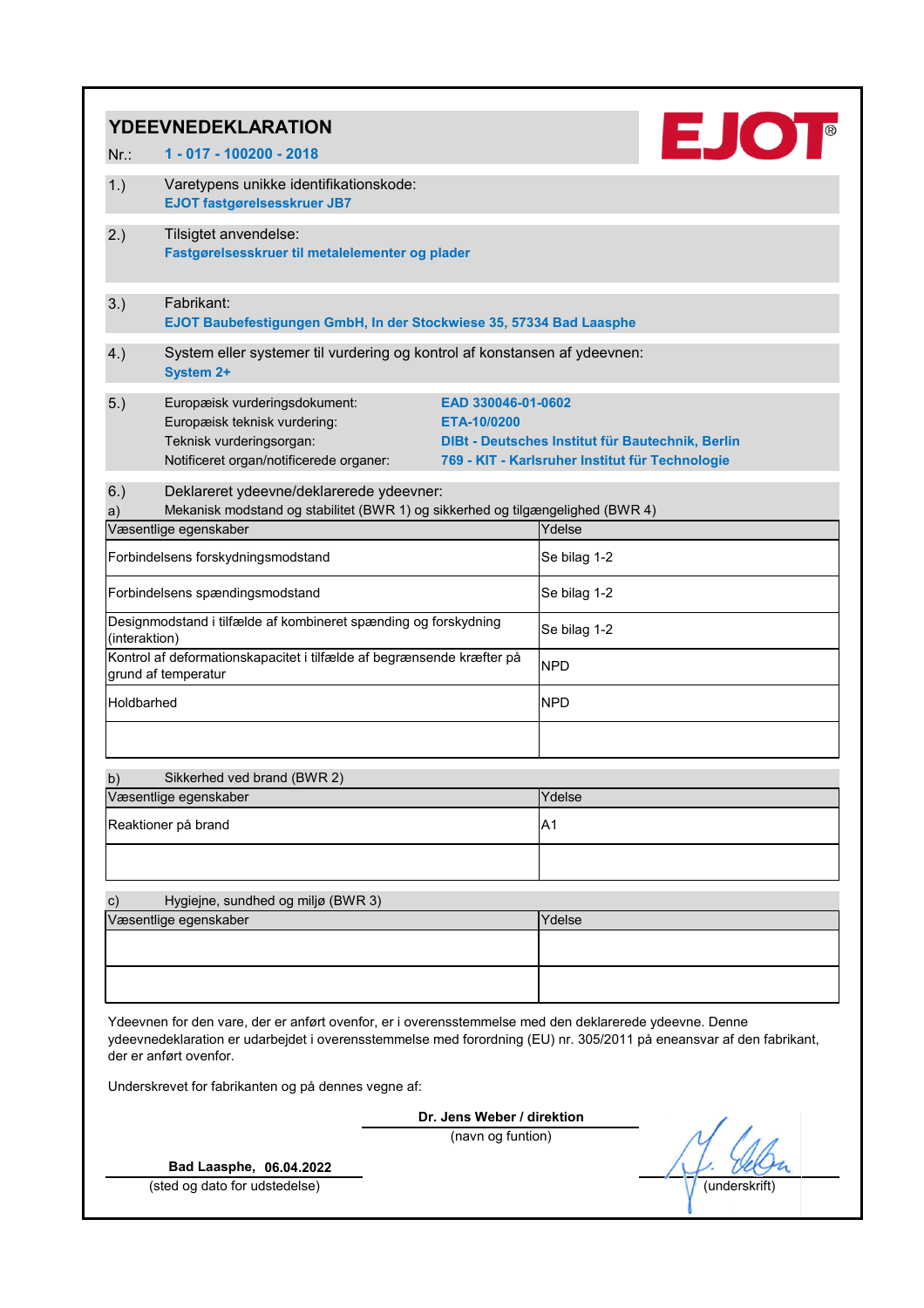|                                                                                                                                                                                                     | <b>TOIMIVUSDEKLARATSIOON</b>                                                                                                      |                                                                                                                                          |  |  |
|-----------------------------------------------------------------------------------------------------------------------------------------------------------------------------------------------------|-----------------------------------------------------------------------------------------------------------------------------------|------------------------------------------------------------------------------------------------------------------------------------------|--|--|
| nr                                                                                                                                                                                                  | 1 - 017 - 100200 - 2018                                                                                                           | <b>EJOT</b>                                                                                                                              |  |  |
| 1.)                                                                                                                                                                                                 | Tootetüübi kordumatu identifitseerimiskood:<br><b>EJOT kinnituskruvid JB7</b>                                                     |                                                                                                                                          |  |  |
| 2.)                                                                                                                                                                                                 | Kavandatud kasutusala(d):<br>Kinnituskruvid metallosade ja -plaatide jaoks                                                        |                                                                                                                                          |  |  |
| 3.)                                                                                                                                                                                                 | Tootja:<br>EJOT Baubefestigungen GmbH, In der Stockwiese 35, 57334 Bad Laasphe                                                    |                                                                                                                                          |  |  |
| 4.)                                                                                                                                                                                                 | Toimivuse püsivuse hindamise ja kontrolli süsteem:<br>Süsteem 2+                                                                  |                                                                                                                                          |  |  |
| 5.)                                                                                                                                                                                                 | Euroopa hindamisdokument:<br>Euroopa tehniline hinnang:<br>Tehnilise hindamise asutus:<br>Teavitatud asutus(ed):                  | EAD 330046-01-0602<br>ETA-10/0200<br>DIBt - Deutsches Institut für Bautechnik, Berlin<br>769 - KIT - Karlsruher Institut für Technologie |  |  |
| 6.)<br>a)                                                                                                                                                                                           | Deklareeritud toimivus:<br>Mehaaniline vastupidavus ja stabiilsus (BWR 1) ning ohutus ja juurdepääsetavus (BWR 4)<br>Põhiomadused | Toimivus                                                                                                                                 |  |  |
|                                                                                                                                                                                                     | Ühenduse nihketakistus                                                                                                            | Vt lisa 1-2                                                                                                                              |  |  |
|                                                                                                                                                                                                     | Ühenduse pingetakistus                                                                                                            | Vt lisa 1-2                                                                                                                              |  |  |
|                                                                                                                                                                                                     | Disain takistus kombineeritud pinge ja nihke korral (koostoime)                                                                   | Vt lisa 1-2                                                                                                                              |  |  |
|                                                                                                                                                                                                     | Deformatsioonivõime kontrollimine temperatuurist tingitud piiravate<br>jõudude korral                                             | <b>NPD</b>                                                                                                                               |  |  |
|                                                                                                                                                                                                     | Vastupidavus                                                                                                                      | <b>NPD</b>                                                                                                                               |  |  |
|                                                                                                                                                                                                     |                                                                                                                                   |                                                                                                                                          |  |  |
| b)                                                                                                                                                                                                  | Ohutus tulekahju korral (BWR 2)<br>Põhiomadused                                                                                   | Toimivus                                                                                                                                 |  |  |
|                                                                                                                                                                                                     | Reaktsioon tulekahjule                                                                                                            | A1                                                                                                                                       |  |  |
|                                                                                                                                                                                                     |                                                                                                                                   |                                                                                                                                          |  |  |
| $\mathbf{c})$                                                                                                                                                                                       | Hügieen, tervis ja keskkond (BWR 3)                                                                                               |                                                                                                                                          |  |  |
|                                                                                                                                                                                                     | Põhiomadused                                                                                                                      | Toimivus                                                                                                                                 |  |  |
|                                                                                                                                                                                                     |                                                                                                                                   |                                                                                                                                          |  |  |
|                                                                                                                                                                                                     |                                                                                                                                   |                                                                                                                                          |  |  |
| Eespool kirjeldatud toote toimivus vastab deklareeritud toimivusele. Käesolev toimivusdeklaratsioon on välja antud<br>kooskõlas määrusega (EL) nr 305/2011 eespool nimetatud tootja ainuvastutusel. |                                                                                                                                   |                                                                                                                                          |  |  |
| Tootja poolt ja nimel allkirjastanud:                                                                                                                                                               |                                                                                                                                   |                                                                                                                                          |  |  |
|                                                                                                                                                                                                     |                                                                                                                                   | Dr. Jens Weber / Tehniline juht                                                                                                          |  |  |
| (Nimi ja ametikoht)                                                                                                                                                                                 |                                                                                                                                   |                                                                                                                                          |  |  |
|                                                                                                                                                                                                     | Bad Laasphe, 06.04.2022                                                                                                           |                                                                                                                                          |  |  |
|                                                                                                                                                                                                     | (Koht ja kuupäev)                                                                                                                 | (Allkiri`                                                                                                                                |  |  |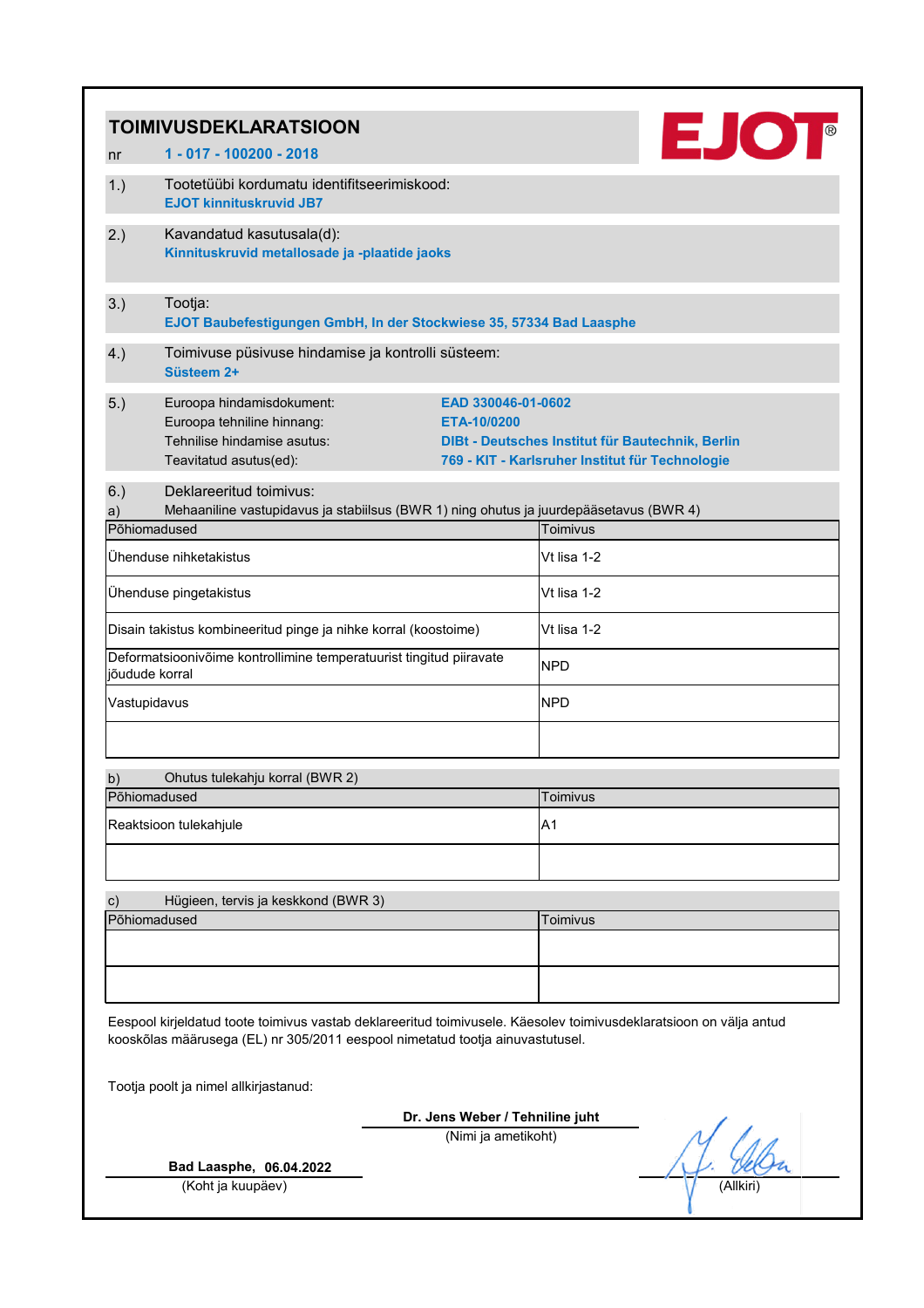|                                                                                                                                                                                                                                                                                                | <b>DECLARACIÓN DE PRESTACIONES</b>                                                                                                                                  |                                                                                                     |  |  |
|------------------------------------------------------------------------------------------------------------------------------------------------------------------------------------------------------------------------------------------------------------------------------------------------|---------------------------------------------------------------------------------------------------------------------------------------------------------------------|-----------------------------------------------------------------------------------------------------|--|--|
| no                                                                                                                                                                                                                                                                                             | 1 - 017 - 100200 - 2018                                                                                                                                             | <b>EJOT</b>                                                                                         |  |  |
| 1.)                                                                                                                                                                                                                                                                                            | Código de identificación única del producto tipo:<br><b>Tornillos de fijación EJOT JB7</b>                                                                          |                                                                                                     |  |  |
| 2.)                                                                                                                                                                                                                                                                                            | Usos previstos:<br>Fijaciones para chapas y componentes metálicos                                                                                                   |                                                                                                     |  |  |
| 3.)                                                                                                                                                                                                                                                                                            | Fabricante:<br>EJOT Baubefestigungen GmbH, In der Stockwiese 35, 57334 Bad Laasphe                                                                                  |                                                                                                     |  |  |
| 4.)                                                                                                                                                                                                                                                                                            | Sistemas de evaluación y verificación de la constancia de las prestaciones (EVCP):<br>Sistema 2+                                                                    |                                                                                                     |  |  |
| 5.)                                                                                                                                                                                                                                                                                            | Documento de evaluación europeo:<br>EAD 330046-01-0602<br>Evaluación técnica europea:<br>ETA-10/0200<br>Organismo de evaluación técnica:<br>Organismos notificados: | DIBt - Deutsches Institut für Bautechnik, Berlin<br>769 - KIT - Karlsruher Institut für Technologie |  |  |
| 6.)                                                                                                                                                                                                                                                                                            | Prestaciones declaradas:                                                                                                                                            |                                                                                                     |  |  |
| a)                                                                                                                                                                                                                                                                                             | Resistencia mecánica y estabilidad (BWR 1) y seguridad y accesibilidad (BWR 4)<br>Características esenciales                                                        | Prestaciones                                                                                        |  |  |
|                                                                                                                                                                                                                                                                                                | Resistencia a cortante de la unión                                                                                                                                  | Véase el anexo 1-2                                                                                  |  |  |
|                                                                                                                                                                                                                                                                                                | Resistencia a tracción de la unión                                                                                                                                  | Véase el anexo 1-2                                                                                  |  |  |
| Resistencia de diseño en caso de carga combinada Tracción/cortante<br>(interacción)<br>Comprobación de la capacidad de deformación en caso de cambios de<br>temperaturas<br>Durabilidad                                                                                                        |                                                                                                                                                                     | Véase el anexo 1-2<br><b>NPD</b><br><b>NPD</b>                                                      |  |  |
| b)                                                                                                                                                                                                                                                                                             | Seguridad en caso de incendio (BWR 2)                                                                                                                               |                                                                                                     |  |  |
|                                                                                                                                                                                                                                                                                                | Características esenciales                                                                                                                                          | Prestaciones                                                                                        |  |  |
|                                                                                                                                                                                                                                                                                                | Reacción al fuego                                                                                                                                                   | A1                                                                                                  |  |  |
| c)                                                                                                                                                                                                                                                                                             | Higiene, salud y medio ambiente (BWR 3)                                                                                                                             |                                                                                                     |  |  |
|                                                                                                                                                                                                                                                                                                | Características esenciales                                                                                                                                          | Prestaciones                                                                                        |  |  |
|                                                                                                                                                                                                                                                                                                |                                                                                                                                                                     |                                                                                                     |  |  |
| Las prestaciones del producto identificado anteriormente son conformes con el conjunto de prestaciones declaradas. La<br>presente declaración de prestaciones se emite, de conformidad con el Reglamento (UE) no 305/2011, bajo la sola<br>responsabilidad del fabricante arriba identificado. |                                                                                                                                                                     |                                                                                                     |  |  |
| Firmado por y en nombre del fabricante por:                                                                                                                                                                                                                                                    |                                                                                                                                                                     |                                                                                                     |  |  |
|                                                                                                                                                                                                                                                                                                | Dr. Jens Weber / gerente                                                                                                                                            |                                                                                                     |  |  |
| (nombre y cargo)                                                                                                                                                                                                                                                                               |                                                                                                                                                                     |                                                                                                     |  |  |
|                                                                                                                                                                                                                                                                                                | Bad Laasphe, 06.04.2022                                                                                                                                             |                                                                                                     |  |  |
|                                                                                                                                                                                                                                                                                                | (lugar y fecha de emisión)                                                                                                                                          | (tirma                                                                                              |  |  |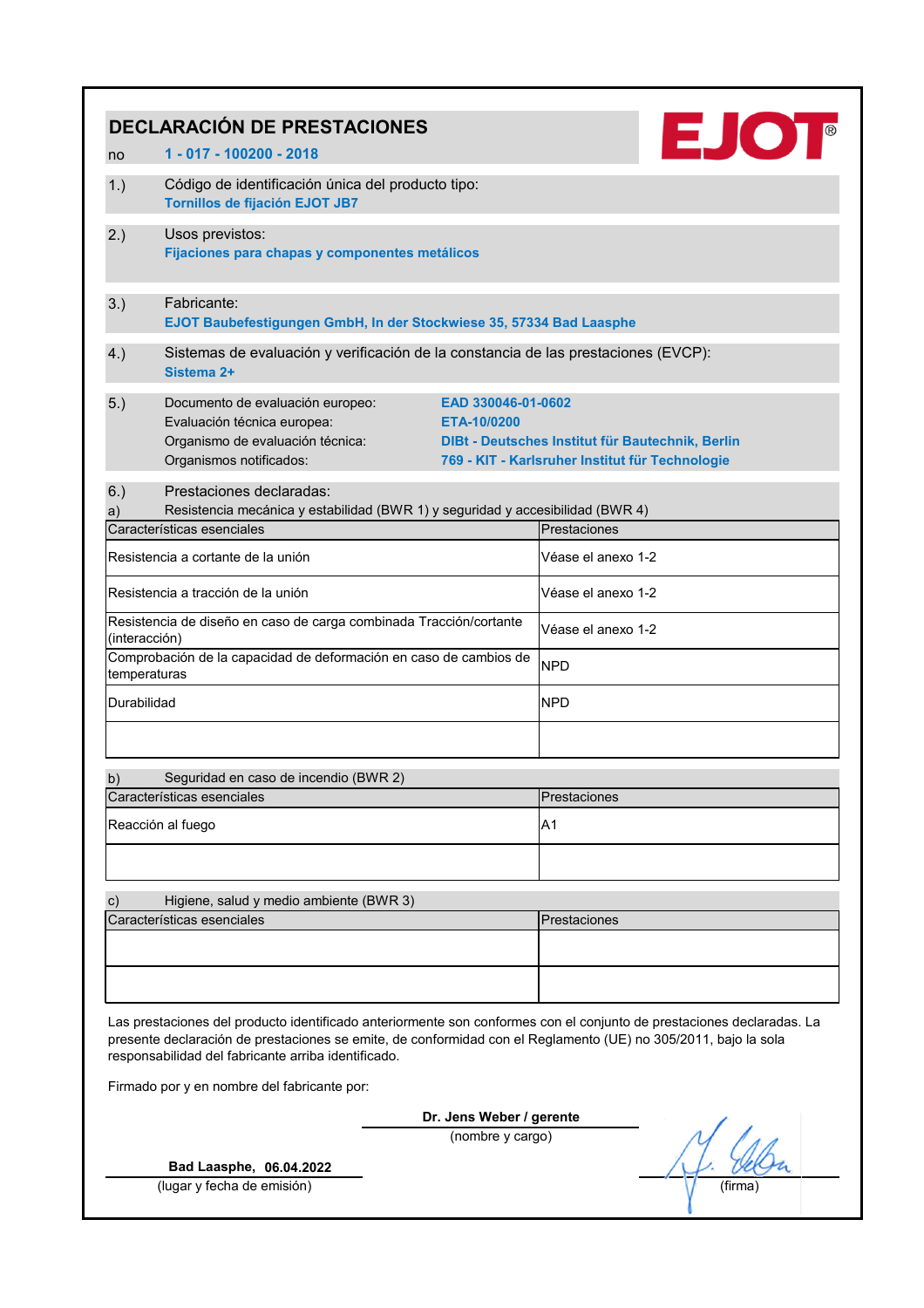|              | <b>SUORITUSTASOILMOITUS</b>                                                                                                                                     |                                                       | <b>EJOT</b>                                                                                                            |  |
|--------------|-----------------------------------------------------------------------------------------------------------------------------------------------------------------|-------------------------------------------------------|------------------------------------------------------------------------------------------------------------------------|--|
| <b>Nro</b>   | 1 - 017 - 100200 - 2018                                                                                                                                         |                                                       |                                                                                                                        |  |
| 1.)          | Tuotetyypin yksilöllinen tunniste:<br><b>EJOT-kiinnitysruuvit JB7</b>                                                                                           |                                                       |                                                                                                                        |  |
| 2.)          | Aiottu käyttötarkoitus (aiotut käyttötarkoitukset):<br>Metalliosien ja -levyjen kiinnitysruuvi                                                                  |                                                       |                                                                                                                        |  |
| 3.)          | Valmistaja:<br>EJOT Baubefestigungen GmbH, In der Stockwiese 35, 57334 Bad Laasphe                                                                              |                                                       |                                                                                                                        |  |
| 4.)          | Järjestelmä 2+                                                                                                                                                  |                                                       | Suoritustason pysyvyyden arvioinnissa ja varmentamisessa käytetty järjestelmä/käytetyt järjestelmät:                   |  |
| 5.)          | Eurooppalainen arviointiasiakirja:<br>Eurooppalainen tekninen arviointi:<br>Teknisestä arvioinnista vastaava laitos:<br>Ilmoitettu laitos/ilmoitetut laitokset: | EAD 330046-01-0602<br>ETA-10/0200                     | DIBt - Deutsches Institut für Bautechnik, Berlin<br>769 - KIT - Karlsruher Institut für Technologie                    |  |
| 6.)          | Ilmoitettu suoritustaso/ilmoitetut suoritustasot:                                                                                                               |                                                       |                                                                                                                        |  |
| a)           | Mekaaninen kestävyys ja vakavuus (BWR 1) sekä turvallisuus ja saavutettavuus (BWR 4)<br>Perusominaisuudet                                                       |                                                       | Tuotteen suoritustaso                                                                                                  |  |
|              | Liitoksen leikkauskestävyys                                                                                                                                     |                                                       | Katso liite 1-2                                                                                                        |  |
|              | Yhteyden jännitysvastus                                                                                                                                         |                                                       | Katso liite 1-2                                                                                                        |  |
|              | Suunnittelun kestävyys yhdistetyn jännityksen ja leikkauksen                                                                                                    |                                                       | Katso liite 1-2                                                                                                        |  |
|              | yhteydessä (vuorovaikutus)<br>Muodonmuutoskapasiteetin tarkistus lämpötilan aiheuttamien<br>rajoitusvoimien varalta                                             |                                                       | <b>NPD</b>                                                                                                             |  |
| Kestävyys    |                                                                                                                                                                 |                                                       | <b>NPD</b>                                                                                                             |  |
|              |                                                                                                                                                                 |                                                       |                                                                                                                        |  |
| b)           | Turvallisuus tulipalon sattuessa (BWR 2)<br>Perusominaisuudet                                                                                                   |                                                       | Tuotteen suoritustaso                                                                                                  |  |
|              |                                                                                                                                                                 |                                                       |                                                                                                                        |  |
|              | Reagointi tuleen                                                                                                                                                |                                                       | A <sub>1</sub>                                                                                                         |  |
| $\mathsf{C}$ | Hygienia, terveys ja ympäristö (BWR 3)                                                                                                                          |                                                       |                                                                                                                        |  |
|              | Perusominaisuudet                                                                                                                                               |                                                       | Tuotteen suoritustaso                                                                                                  |  |
|              |                                                                                                                                                                 |                                                       |                                                                                                                        |  |
|              | asetuksen (EU) N:o 305/2011 mukaisesti annettu edellä ilmoitetun valmistajan yksinomaisella vastuulla.<br>Valmistajan puolesta allekirjoittanut:                |                                                       | Edellä yksilöidyn tuotteen suoritustaso on ilmoitettujen suoritustasojen joukon mukainen. Tämä suoritustasoilmoitus on |  |
|              |                                                                                                                                                                 |                                                       |                                                                                                                        |  |
|              |                                                                                                                                                                 | Dr. Jens Weber / toimitusjohtaja<br>(nimi ja tehtävä) |                                                                                                                        |  |
|              | Bad Laasphe, 06.04.2022                                                                                                                                         |                                                       |                                                                                                                        |  |
|              | (paikka ja päivämäärä)                                                                                                                                          |                                                       | (allekirjoitus)                                                                                                        |  |
|              |                                                                                                                                                                 |                                                       |                                                                                                                        |  |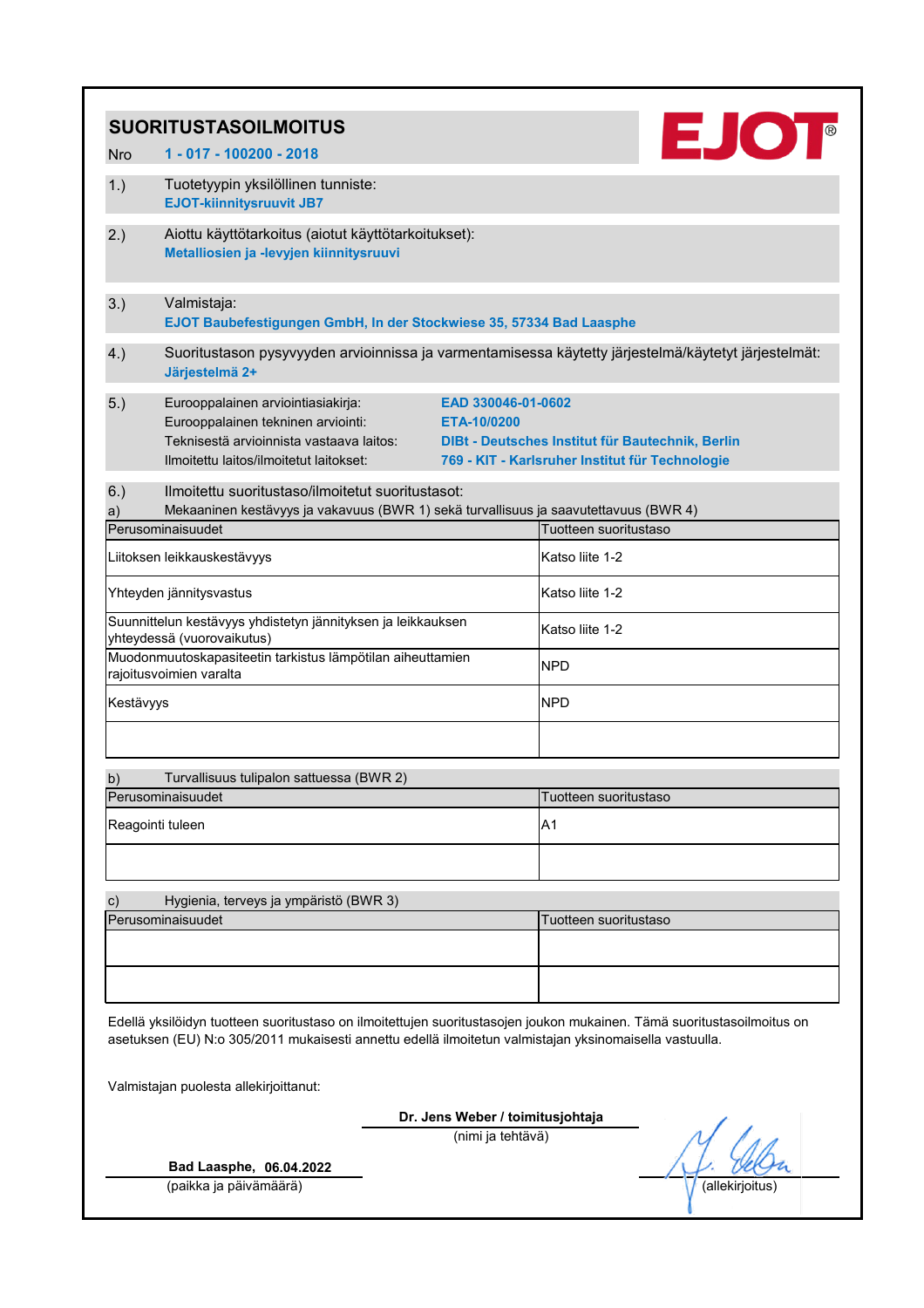| <b>EJOT</b><br>DÉCLARATION DES PERFORMANCES                                                                                                                                                                                                                      |                                                                                                                                                                           |                                                                                                     |  |  |
|------------------------------------------------------------------------------------------------------------------------------------------------------------------------------------------------------------------------------------------------------------------|---------------------------------------------------------------------------------------------------------------------------------------------------------------------------|-----------------------------------------------------------------------------------------------------|--|--|
| <b>No</b>                                                                                                                                                                                                                                                        | 1 - 017 - 100200 - 2018                                                                                                                                                   |                                                                                                     |  |  |
| 1.)                                                                                                                                                                                                                                                              | Code d'identification unique du produit type:<br><b>Vis de fixation EJOT JB7</b>                                                                                          |                                                                                                     |  |  |
| 2.)                                                                                                                                                                                                                                                              | Usage(s) prévu(s):<br>Vis de fixation pour les éléments et les tôles métalliques                                                                                          |                                                                                                     |  |  |
| 3.)                                                                                                                                                                                                                                                              | Fabricant:<br>EJOT Baubefestigungen GmbH, In der Stockwiese 35, 57334 Bad Laasphe                                                                                         |                                                                                                     |  |  |
| 4.)                                                                                                                                                                                                                                                              | Système(s) d'évaluation et de vérification de la constance des performances:<br>Système 2+                                                                                |                                                                                                     |  |  |
| 5.)                                                                                                                                                                                                                                                              | Document d'évaluation européen:<br>EAD 330046-01-0602<br>Évaluation technique européenne:<br>ETA-10/0200<br>Organisme d'évaluation technique:<br>Organisme(s) notifié(s): | DIBt - Deutsches Institut für Bautechnik, Berlin<br>769 - KIT - Karlsruher Institut für Technologie |  |  |
| 6.)                                                                                                                                                                                                                                                              | Performance(s) déclarée(s):                                                                                                                                               |                                                                                                     |  |  |
| a)                                                                                                                                                                                                                                                               | Résistance mécanique et stabilité (BWR 1) et sécurité et accessibilité (BWR 4)<br>Caractéristiques essentielles                                                           | Performances du produit                                                                             |  |  |
|                                                                                                                                                                                                                                                                  | Résistance au cisaillement de la connexion                                                                                                                                | Voir l'annexe 1-2                                                                                   |  |  |
|                                                                                                                                                                                                                                                                  | Résistance à la traction de la connexion                                                                                                                                  | Voir l'annexe 1-2                                                                                   |  |  |
|                                                                                                                                                                                                                                                                  | Résistance de conception en cas de traction et de cisaillement<br>combinés (interaction)                                                                                  | Voir l'annexe 1-2                                                                                   |  |  |
| la température                                                                                                                                                                                                                                                   | Vérification de la capacité de déformation en cas de contraintes dues à                                                                                                   | <b>NPD</b>                                                                                          |  |  |
| Durabilité                                                                                                                                                                                                                                                       |                                                                                                                                                                           | <b>NPD</b>                                                                                          |  |  |
|                                                                                                                                                                                                                                                                  |                                                                                                                                                                           |                                                                                                     |  |  |
| b)                                                                                                                                                                                                                                                               | Sécurité en cas d'incendie (REB 2)                                                                                                                                        |                                                                                                     |  |  |
|                                                                                                                                                                                                                                                                  | Caractéristiques essentielles                                                                                                                                             | Performances du produit                                                                             |  |  |
| Réaction au feu                                                                                                                                                                                                                                                  |                                                                                                                                                                           | A1                                                                                                  |  |  |
|                                                                                                                                                                                                                                                                  |                                                                                                                                                                           |                                                                                                     |  |  |
| c)                                                                                                                                                                                                                                                               | Hygiène, santé et environnement (REB 3)                                                                                                                                   |                                                                                                     |  |  |
|                                                                                                                                                                                                                                                                  | Caractéristiques essentielles                                                                                                                                             | Performances du produit                                                                             |  |  |
|                                                                                                                                                                                                                                                                  |                                                                                                                                                                           |                                                                                                     |  |  |
|                                                                                                                                                                                                                                                                  |                                                                                                                                                                           |                                                                                                     |  |  |
| Les performances du produit identifié ci-dessus sont conformes aux performances déclarées. Conformément au<br>règlement (UE) no 305/2011, la présente déclaration des performances est établie sous la seule responsabilité du<br>fabricant mentionné ci-dessus. |                                                                                                                                                                           |                                                                                                     |  |  |
| Signé pour le fabricant et en son nom par:                                                                                                                                                                                                                       |                                                                                                                                                                           |                                                                                                     |  |  |
|                                                                                                                                                                                                                                                                  | Dr. Jens Weber / la gérance                                                                                                                                               |                                                                                                     |  |  |
|                                                                                                                                                                                                                                                                  | (Nom et fonction)                                                                                                                                                         |                                                                                                     |  |  |
|                                                                                                                                                                                                                                                                  | Bad Laasphe, 06.04.2022<br>(Lieu et date)                                                                                                                                 | (Signature)                                                                                         |  |  |
|                                                                                                                                                                                                                                                                  |                                                                                                                                                                           |                                                                                                     |  |  |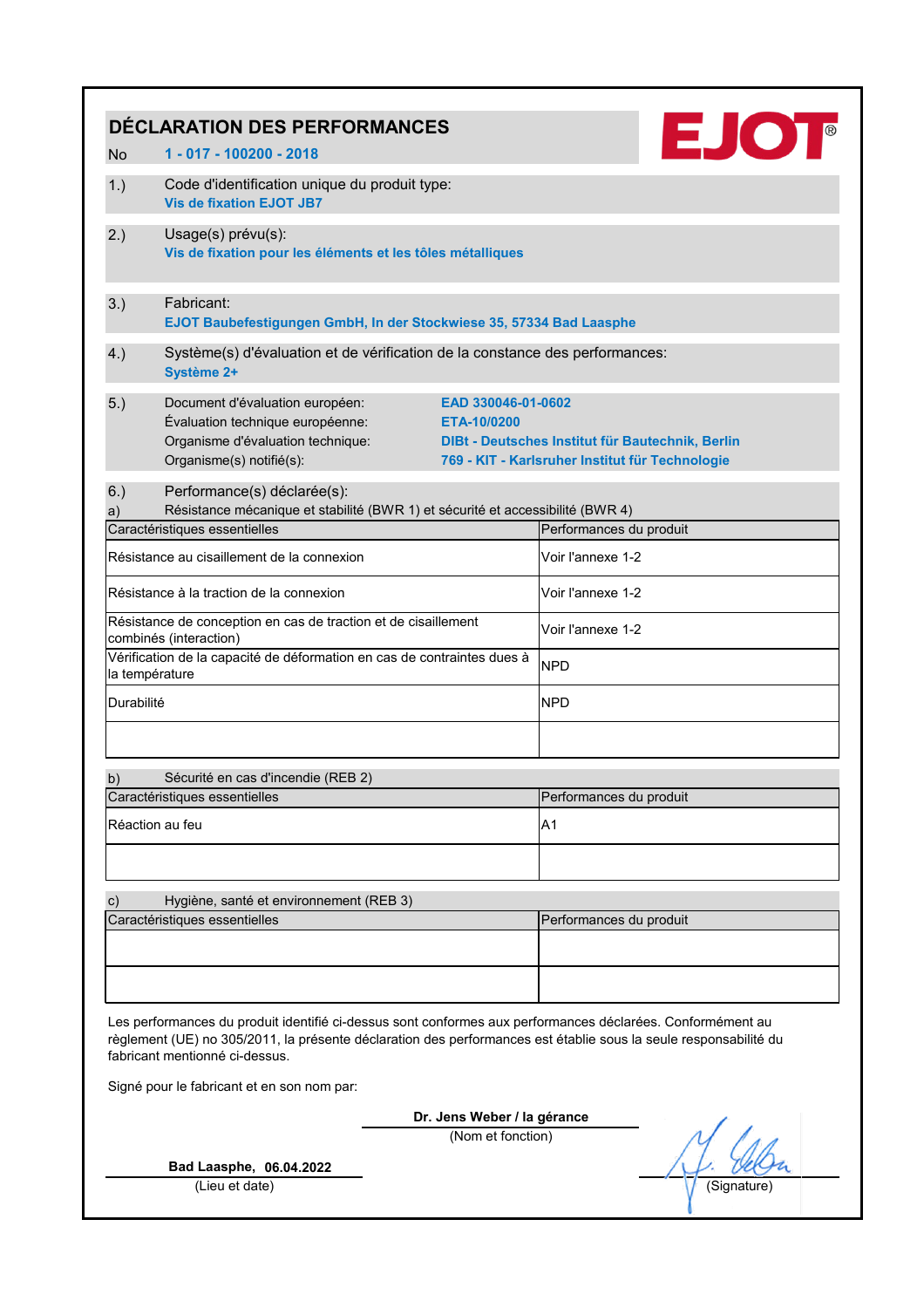|                                                                                       | ΔΗΛΩΣΗ ΕΠΙΔΟΣΕΩΝ                                                                                                                                    |                                   |                                                                                                                    |
|---------------------------------------------------------------------------------------|-----------------------------------------------------------------------------------------------------------------------------------------------------|-----------------------------------|--------------------------------------------------------------------------------------------------------------------|
| $ApI0$ .                                                                              | 1 - 017 - 100200 - 2018                                                                                                                             |                                   | EJOT                                                                                                               |
| 1.)                                                                                   | Μοναδικός κωδικός ταυτοποίησης του τύπου του προϊόντος:<br>Βίδες στερέωσης EJOT JB7                                                                 |                                   |                                                                                                                    |
| 2.)                                                                                   | Προβλεπόμενη(-ες) χρήση(-εις):<br>Βίδες στερέωσης για μεταλλικά μέλη και λαμαρίνες                                                                  |                                   |                                                                                                                    |
| 3.)                                                                                   | Κατασκευαστής:<br>EJOT Baubefestigungen GmbH, In der Stockwiese 35, 57334 Bad Laasphe                                                               |                                   |                                                                                                                    |
| 4.)                                                                                   | Σύστημα/συστήματα AVCP (αξιολόγηση και επαλήθευση της σταθερότητας της επίδοσης):<br>σύστημα 2+                                                     |                                   |                                                                                                                    |
| 5.)                                                                                   | Ευρωπαϊκό έγγραφο αξιολόγησης:<br>Ευρωπαϊκή τεχνική αξιολόγηση:<br>Οργανισμός τεχνικής αξιολόγησης:<br>Κοινοποιημένος(-οι) οργανισμός(-οι):         | EAD 330046-01-0602<br>ETA-10/0200 | DIBt - Deutsches Institut für Bautechnik, Berlin<br>769 - KIT - Karlsruher Institut für Technologie                |
| 6.)<br>a)                                                                             | Δηλωθείσα(-ες) επίδοση(-εις):<br>Μηχανική αντίσταση και σταθερότητα (BWR 1) και ασφάλεια και προσβασιμότητα (BWR 4)<br>Ουσιώδη χαρακτηριστικά       |                                   | Απόδοση                                                                                                            |
|                                                                                       | Διατμητική αντίσταση της σύνδεσης                                                                                                                   |                                   | Βλέπε παράρτημα 1-2                                                                                                |
| Αντίσταση τάσης της σύνδεσης                                                          |                                                                                                                                                     |                                   | Βλέπε παράρτημα 1-2                                                                                                |
| Αντίσταση σχεδιασμού σε περίπτωση συνδυασμένης τάσης και<br>διάτμησης (αλληλεπίδραση) |                                                                                                                                                     |                                   | Βλέπε παράρτημα 1-2                                                                                                |
|                                                                                       | Έλεγχος ικανότητας παραμόρφωσης σε περίπτωση περιοριστικών<br>δυνάμεων λόγω θερμοκρασίας                                                            |                                   | <b>NPD</b>                                                                                                         |
| Ανθεκτικότητα                                                                         |                                                                                                                                                     |                                   | <b>NPD</b>                                                                                                         |
|                                                                                       |                                                                                                                                                     |                                   |                                                                                                                    |
| b)                                                                                    | Ασφάλεια σε περίπτωση πυρκαγιάς (BWR 2)                                                                                                             |                                   |                                                                                                                    |
|                                                                                       | Ουσιώδη χαρακτηριστικά                                                                                                                              |                                   | Απόδοση                                                                                                            |
|                                                                                       | Αντίδραση στη φωτιά                                                                                                                                 |                                   | A <sub>1</sub>                                                                                                     |
| $\mathbf{c})$                                                                         | Υγιεινή, υγεία και περιβάλλον (BWR 3)                                                                                                               |                                   |                                                                                                                    |
|                                                                                       | Ουσιώδη χαρακτηριστικά                                                                                                                              |                                   | Απόδοση                                                                                                            |
|                                                                                       | αυτή των επιδόσεων συντάσσεται, σύμφωνα με τον κανονισμό (ΕΕ) αριθ. 305/2011, με αποκλειστική ευθύνη του<br>κατασκευαστή που ταυτοποιείται ανωτέρω. |                                   | Η επίδοση του προϊόντος που ταυτοποιείται ανωτέρω είναι σύμφωνη με τη (τις) δηλωθείσα(-ες) επίδοση(-εις). Η δήλωση |
|                                                                                       | Υπογραφή για λογαριασμό και εξ ονόματος του κατασκευαστή από:                                                                                       |                                   |                                                                                                                    |
|                                                                                       |                                                                                                                                                     | Dr. Jens Weber / Διεύθυνση        |                                                                                                                    |
|                                                                                       |                                                                                                                                                     | (όνομα και ιδιότητα)              |                                                                                                                    |
|                                                                                       | Bad Laasphe, 06.04.2022                                                                                                                             |                                   |                                                                                                                    |

(τόπος και ημερομηνία έκδοσης) (υπογραφή)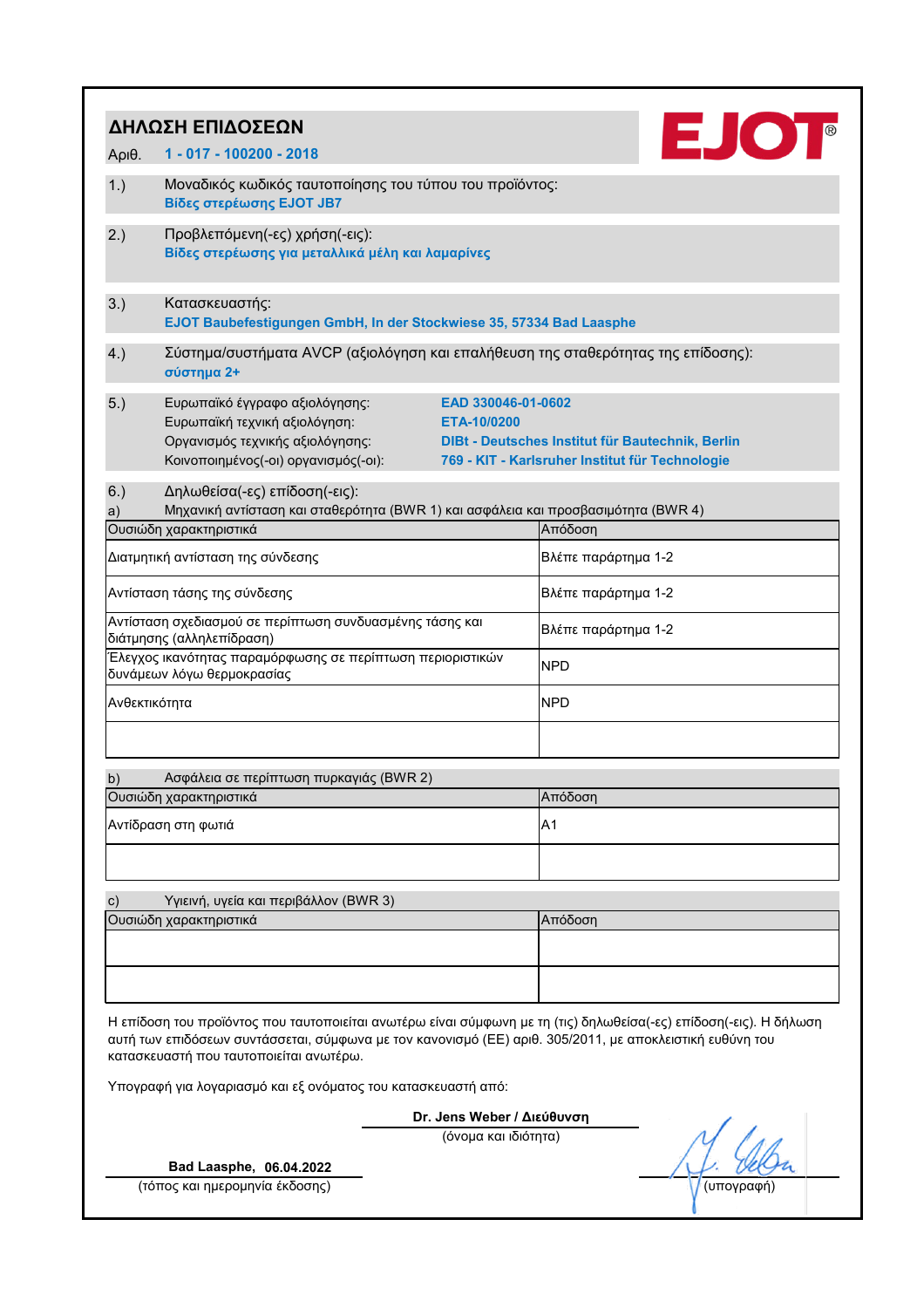|                                                                                                                                                                                                                   | <b>IZJAVA O SVOJSTVIMA</b>                                                                                                                                   |                                                                                                                           |  |  |  |
|-------------------------------------------------------------------------------------------------------------------------------------------------------------------------------------------------------------------|--------------------------------------------------------------------------------------------------------------------------------------------------------------|---------------------------------------------------------------------------------------------------------------------------|--|--|--|
| Br.                                                                                                                                                                                                               | 1 - 017 - 100200 - 2018                                                                                                                                      | <b>EJOT</b>                                                                                                               |  |  |  |
| 1.)                                                                                                                                                                                                               | Jedinstvena identifikacijska oznaka vrste proizvoda:<br>EJOT pričvrsni vijci JB7                                                                             |                                                                                                                           |  |  |  |
| 2.)                                                                                                                                                                                                               | Namjena/namjene:<br>Vijci za pričvršćivanje metalnih komponenti i lima                                                                                       |                                                                                                                           |  |  |  |
| 3.)                                                                                                                                                                                                               | Proizvođač:<br>EJOT Baubefestigungen GmbH, In der Stockwiese 35, 57334 Bad Laasphe                                                                           |                                                                                                                           |  |  |  |
| 4.)                                                                                                                                                                                                               | Sustav/sustavi za ocjenu i provjeru stalnosti svojstava (AVCP):<br>Sustav <sub>2+</sub>                                                                      |                                                                                                                           |  |  |  |
| 5.)                                                                                                                                                                                                               | Europski dokument za ocjenjivanje:<br>Europska tehnička ocjena:<br>ETA-10/0200<br>Tijelo za tehničko ocjenjivanje:<br>Prijavljeno tijelo/prijavljena tijela: | EAD 330046-01-0602<br>DIBt - Deutsches Institut für Bautechnik, Berlin<br>769 - KIT - Karlsruher Institut für Technologie |  |  |  |
| 6.)<br>a)                                                                                                                                                                                                         | Objavljena svojstva:<br>Mehanička otpornost i stabilnost (BWR 1) i sigurnost i pristupačnost (BWR 4)<br><b>Bitne karakteristike</b>                          | Svojstva                                                                                                                  |  |  |  |
|                                                                                                                                                                                                                   | Nosivost na poprečnu silu                                                                                                                                    | Vidi Prilog 1-2                                                                                                           |  |  |  |
|                                                                                                                                                                                                                   | Nosivost na vlačnu silu                                                                                                                                      | Vidi Prilog 1-2                                                                                                           |  |  |  |
|                                                                                                                                                                                                                   | Računska nosivost na interakciju vlačne i poprečne sile                                                                                                      | Vidi Prilog 1-2                                                                                                           |  |  |  |
|                                                                                                                                                                                                                   | Deformacije pri djelovanju temperature                                                                                                                       | <b>NPD</b>                                                                                                                |  |  |  |
| Trajnost                                                                                                                                                                                                          |                                                                                                                                                              | <b>NPD</b>                                                                                                                |  |  |  |
|                                                                                                                                                                                                                   |                                                                                                                                                              |                                                                                                                           |  |  |  |
| b)                                                                                                                                                                                                                | Sigurnost u slučaju požara (BWR 2)<br><b>Bitne karakteristike</b>                                                                                            | Svojstva                                                                                                                  |  |  |  |
|                                                                                                                                                                                                                   | Otpornost na požar                                                                                                                                           | A <sub>1</sub>                                                                                                            |  |  |  |
|                                                                                                                                                                                                                   |                                                                                                                                                              |                                                                                                                           |  |  |  |
| $\mathbf{c})$                                                                                                                                                                                                     | Higijena, zdravlje i okoliš (BWR 3)<br><b>Bitne karakteristike</b>                                                                                           | Svojstva                                                                                                                  |  |  |  |
|                                                                                                                                                                                                                   |                                                                                                                                                              |                                                                                                                           |  |  |  |
| Prije utvrđeno svojstvo proizvoda u skladu je s objavljenim svojstvima. Ova izjava o svojstvima izdaje se, u skladu s<br>Uredbom (EU) br. 305/2011, pod isključivom odgovornošću prethodno utvrđenog proizvođača. |                                                                                                                                                              |                                                                                                                           |  |  |  |
|                                                                                                                                                                                                                   | Za proizvođača i u njegovo ime potpisao:                                                                                                                     |                                                                                                                           |  |  |  |
| Dr. Jens Weber / Direktor<br>(ime i funkcija)                                                                                                                                                                     |                                                                                                                                                              |                                                                                                                           |  |  |  |
|                                                                                                                                                                                                                   | Bad Laasphe, 06.04.2022                                                                                                                                      |                                                                                                                           |  |  |  |
|                                                                                                                                                                                                                   | (Mjesto i datum izdavanja)                                                                                                                                   | (potpis)                                                                                                                  |  |  |  |
|                                                                                                                                                                                                                   |                                                                                                                                                              |                                                                                                                           |  |  |  |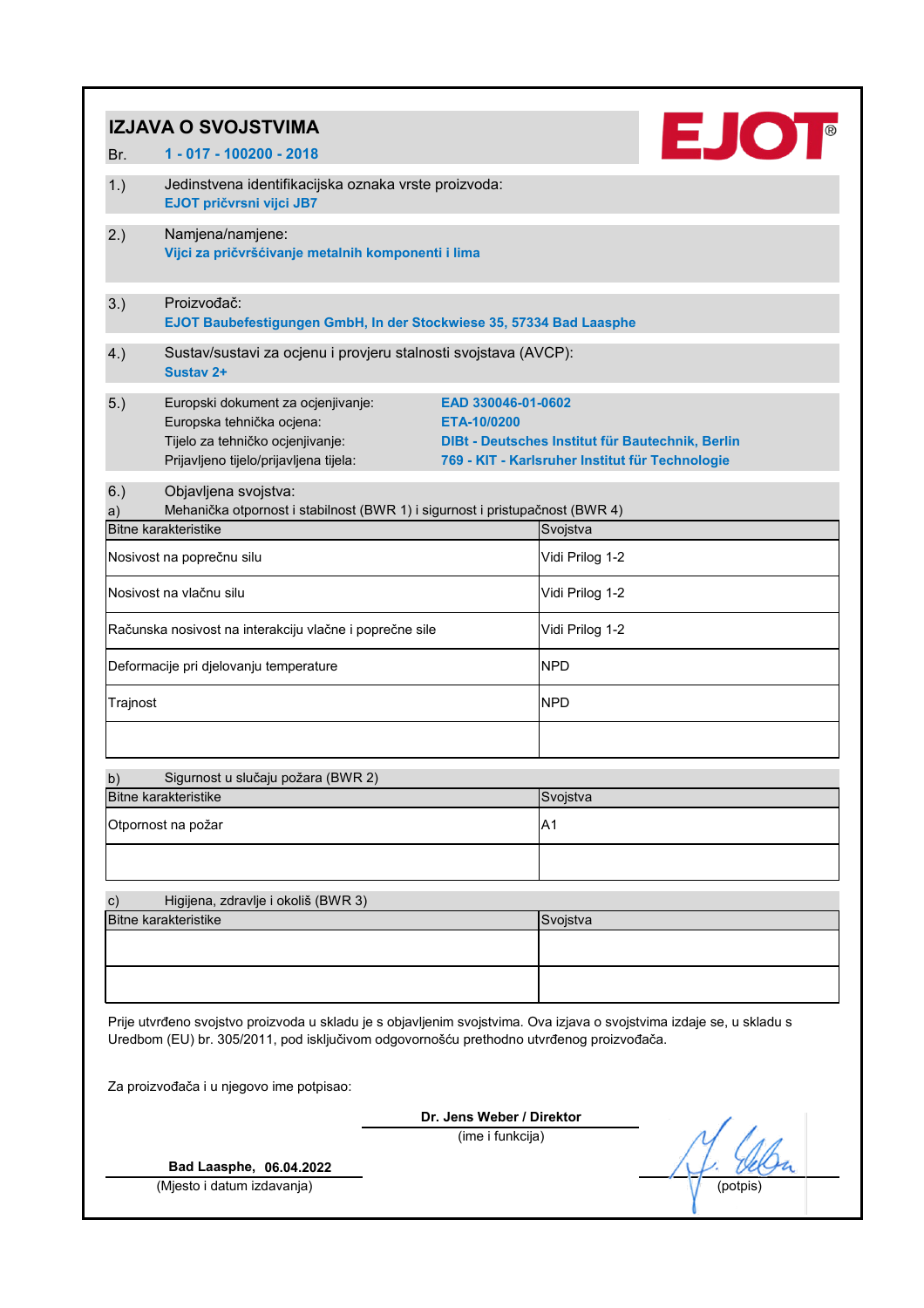|                                                                                                                                                                                                                    | <b>EJOT</b><br><b>TELJESÍTMÉNYNYILATKOZAT</b>                                                                                  |                                   |                                                                                                     |          |  |
|--------------------------------------------------------------------------------------------------------------------------------------------------------------------------------------------------------------------|--------------------------------------------------------------------------------------------------------------------------------|-----------------------------------|-----------------------------------------------------------------------------------------------------|----------|--|
|                                                                                                                                                                                                                    | Száma: 1 - 017 - 100200 - 2018                                                                                                 |                                   |                                                                                                     |          |  |
| 1.)                                                                                                                                                                                                                | A terméktípus egyedi azonosító kódja:<br>EJOT rögzítő csavarok JB7                                                             |                                   |                                                                                                     |          |  |
| 2.)                                                                                                                                                                                                                | Felhasználás célja(i):<br>Fémszerkezetek és lemezek rögzítőcsavarjai                                                           |                                   |                                                                                                     |          |  |
| 3.)                                                                                                                                                                                                                | Gyártó:<br>EJOT Baubefestigungen GmbH, In der Stockwiese 35, 57334 Bad Laasphe                                                 |                                   |                                                                                                     |          |  |
| 4.)                                                                                                                                                                                                                | Az AVCP-rendszer(ek):<br>rendszer 2+                                                                                           |                                   |                                                                                                     |          |  |
| 5.)                                                                                                                                                                                                                | Az európai értékelési dokumentum:<br>Európai műszaki értékelés:<br>A műszaki értékelést végző szerv:<br>Bejelentett szerv(ek): | EAD 330046-01-0602<br>ETA-10/0200 | DIBt - Deutsches Institut für Bautechnik, Berlin<br>769 - KIT - Karlsruher Institut für Technologie |          |  |
| 6.)                                                                                                                                                                                                                | A nyilatkozatban szereplő teljesítmény(ek):                                                                                    |                                   |                                                                                                     |          |  |
| a)                                                                                                                                                                                                                 | Mechanikai ellenállás és stabilitás (BWR 1), biztonság és elérhetőség (BWR 4)<br>Lényeges termékjellemzők                      |                                   | Termék teljesítménye                                                                                |          |  |
|                                                                                                                                                                                                                    | A csatlakozás nyírási ellenállása                                                                                              |                                   | Lásd az 1-2. mellékletet                                                                            |          |  |
|                                                                                                                                                                                                                    | A csatlakozás feszültségellenállása                                                                                            |                                   | Lásd az 1-2. mellékletet                                                                            |          |  |
|                                                                                                                                                                                                                    | Tervezési ellenállás kombinált feszítés és nyírás esetén (kölcsönhatás)                                                        |                                   | Lásd az 1-2. mellékletet                                                                            |          |  |
| erők esetén                                                                                                                                                                                                        | A deformációs kapacitás ellenőrzése a hőmérséklet miatti korlátozó                                                             |                                   | <b>NPD</b>                                                                                          |          |  |
| Ανθεκτικότητα                                                                                                                                                                                                      |                                                                                                                                |                                   | <b>NPD</b>                                                                                          |          |  |
|                                                                                                                                                                                                                    |                                                                                                                                |                                   |                                                                                                     |          |  |
| b)                                                                                                                                                                                                                 | Biztonság tűz esetén (BWR 2)                                                                                                   |                                   |                                                                                                     |          |  |
|                                                                                                                                                                                                                    | Lényeges termékjellemzők                                                                                                       |                                   | Termék teljesítménye                                                                                |          |  |
|                                                                                                                                                                                                                    | Tűzre adott reakció                                                                                                            |                                   | A <sub>1</sub>                                                                                      |          |  |
|                                                                                                                                                                                                                    |                                                                                                                                |                                   |                                                                                                     |          |  |
| $\mathbf{c})$                                                                                                                                                                                                      | Higiénia, egészség és környezet (BWR 3)                                                                                        |                                   |                                                                                                     |          |  |
|                                                                                                                                                                                                                    | Lényeges termékjellemzők                                                                                                       |                                   | Termék teljesítménye                                                                                |          |  |
|                                                                                                                                                                                                                    |                                                                                                                                |                                   |                                                                                                     |          |  |
| A fent azonosított termék teljesítménye megfelel a bejelentett teljesítmény(ek)nek. A 305/2011/EU rendeletnek<br>megfelelően e teljesítménynyilatkozat kiadásáért kizárólag a fent meghatározott gyártó a felelős. |                                                                                                                                |                                   |                                                                                                     |          |  |
| A gyártó nevében és részéről aláíró személy:                                                                                                                                                                       |                                                                                                                                |                                   |                                                                                                     |          |  |
|                                                                                                                                                                                                                    |                                                                                                                                | Dr. Jens Weber / cégvezetés       |                                                                                                     |          |  |
|                                                                                                                                                                                                                    | (név és beosztás)                                                                                                              |                                   |                                                                                                     |          |  |
|                                                                                                                                                                                                                    | Bad Laasphe, 06.04.2022<br>(hely és kiállítás dátuma)                                                                          |                                   |                                                                                                     | (aláírás |  |
|                                                                                                                                                                                                                    |                                                                                                                                |                                   |                                                                                                     |          |  |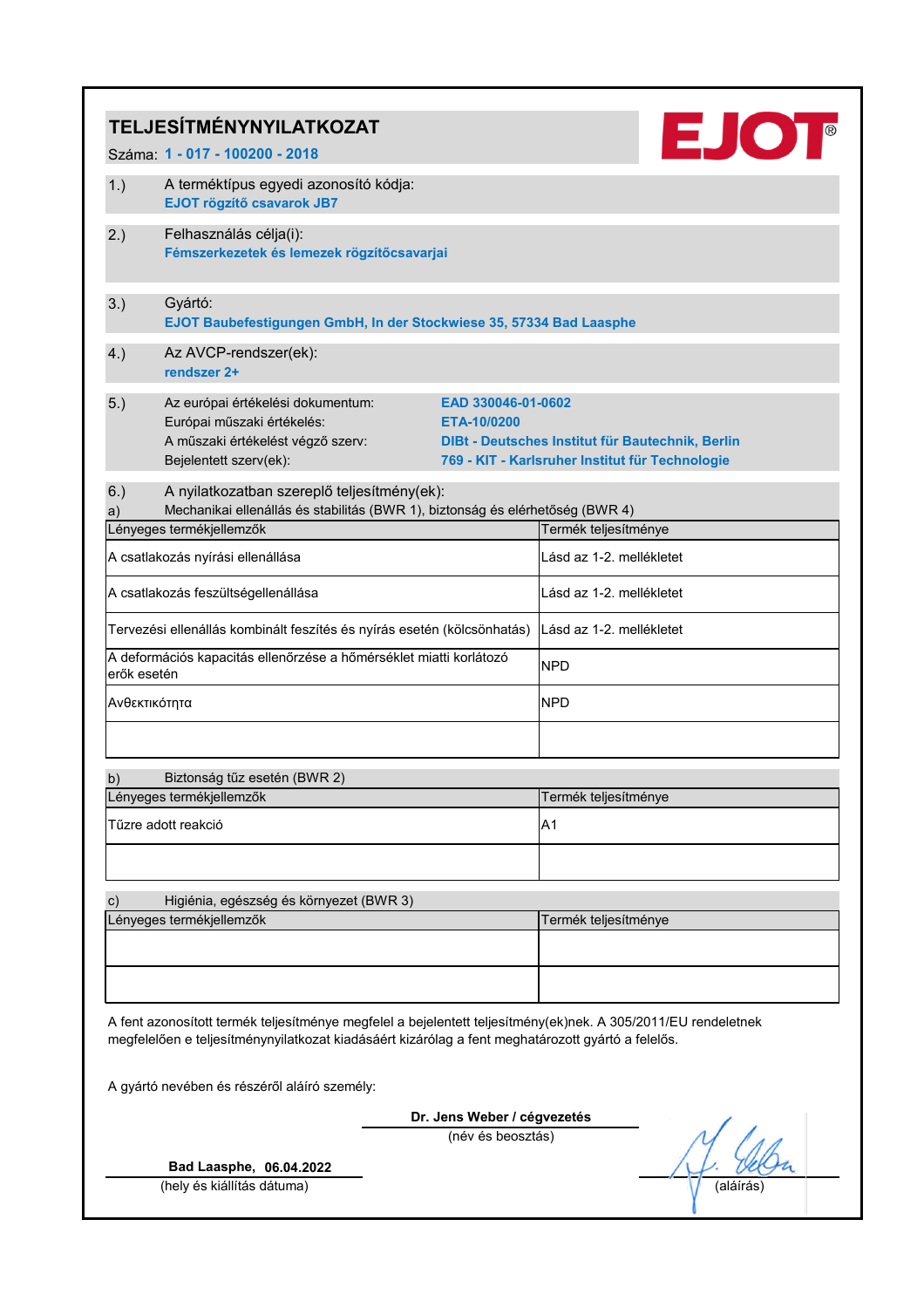|                                                                                                                                                                                                                                                                                     | <b>EJOT</b><br><b>DICHIARAZIONE DI PRESTAZIONE</b>                                                                                                                       |                                                                                                     |  |  |
|-------------------------------------------------------------------------------------------------------------------------------------------------------------------------------------------------------------------------------------------------------------------------------------|--------------------------------------------------------------------------------------------------------------------------------------------------------------------------|-----------------------------------------------------------------------------------------------------|--|--|
| N.                                                                                                                                                                                                                                                                                  | 1 - 017 - 100200 - 2018                                                                                                                                                  |                                                                                                     |  |  |
| 1.)                                                                                                                                                                                                                                                                                 | Codice di identificazione unico del prodotto-tipo:<br>Viti di fissaggio EJOT JB7                                                                                         |                                                                                                     |  |  |
| 2.)                                                                                                                                                                                                                                                                                 | Usi previsti:<br>Vite per il fissaggio di elementi e lamiere metallici                                                                                                   |                                                                                                     |  |  |
| 3.)                                                                                                                                                                                                                                                                                 | Fabbricante:<br>EJOT Baubefestigungen GmbH, In der Stockwiese 35, 57334 Bad Laasphe                                                                                      |                                                                                                     |  |  |
| 4.)                                                                                                                                                                                                                                                                                 | Sistemi di VVCP:<br>Sistema 2+                                                                                                                                           |                                                                                                     |  |  |
| 5.)                                                                                                                                                                                                                                                                                 | Documento per la valutazione europea:<br>EAD 330046-01-0602<br>Valutazione tecnica europea:<br>ETA-10/0200<br>Organismo di valutazione tecnica:<br>Organismi notificati: | DIBt - Deutsches Institut für Bautechnik, Berlin<br>769 - KIT - Karlsruher Institut für Technologie |  |  |
| 6.)<br>a)                                                                                                                                                                                                                                                                           | Prestazioni dichiarate:<br>Resistenza meccanica e stabilità (BWR 1) e sicurezza e accessibilità (BWR 4)<br>Caratteristiche essenziali                                    | Prestazione                                                                                         |  |  |
|                                                                                                                                                                                                                                                                                     | Resistenza caratteristica a taglio                                                                                                                                       | Vedi allegati 1-2                                                                                   |  |  |
|                                                                                                                                                                                                                                                                                     | Resistenza caratteristica a trazione                                                                                                                                     | Vedi allegati 1-2                                                                                   |  |  |
|                                                                                                                                                                                                                                                                                     | Resistenza caratteristica a taglio e trazione (carichi combinati)                                                                                                        | Vedi allegati 1-2                                                                                   |  |  |
| temperatura                                                                                                                                                                                                                                                                         | Verifica della capacità di deformazione in funzione delle variazioni di                                                                                                  | <b>NPD</b>                                                                                          |  |  |
| Durabilità                                                                                                                                                                                                                                                                          |                                                                                                                                                                          | <b>NPD</b>                                                                                          |  |  |
| b)                                                                                                                                                                                                                                                                                  | Sicurezza in caso di incendio (BWR 2)                                                                                                                                    |                                                                                                     |  |  |
|                                                                                                                                                                                                                                                                                     | Caratteristiche essenziali                                                                                                                                               | Prestazione                                                                                         |  |  |
|                                                                                                                                                                                                                                                                                     | Resistenza al fuoco                                                                                                                                                      | A <sub>1</sub>                                                                                      |  |  |
|                                                                                                                                                                                                                                                                                     |                                                                                                                                                                          |                                                                                                     |  |  |
| c)                                                                                                                                                                                                                                                                                  | Igiene, salute e ambiente (BWR 3)                                                                                                                                        |                                                                                                     |  |  |
|                                                                                                                                                                                                                                                                                     | Caratteristiche essenziali                                                                                                                                               | Prestazione                                                                                         |  |  |
|                                                                                                                                                                                                                                                                                     |                                                                                                                                                                          |                                                                                                     |  |  |
| La prestazione del prodotto sopra identificato è conforme all'insieme delle prestazioni dichiarate. La presente dichiarazione<br>di responsabilità viene emessa, in conformità al regolamento (UE) n. 305/2011, sotto la sola responsabilità del fabbricante<br>sopra identificato. |                                                                                                                                                                          |                                                                                                     |  |  |
|                                                                                                                                                                                                                                                                                     | Firmato a nome e per conto del fabbricante da:                                                                                                                           |                                                                                                     |  |  |
|                                                                                                                                                                                                                                                                                     | Dr. Jens Weber / direzione                                                                                                                                               |                                                                                                     |  |  |
|                                                                                                                                                                                                                                                                                     | (nome e funzioni)<br>Bad Laasphe, 06.04.2022                                                                                                                             |                                                                                                     |  |  |
|                                                                                                                                                                                                                                                                                     | (luogo e data del rilascio)                                                                                                                                              | (firma                                                                                              |  |  |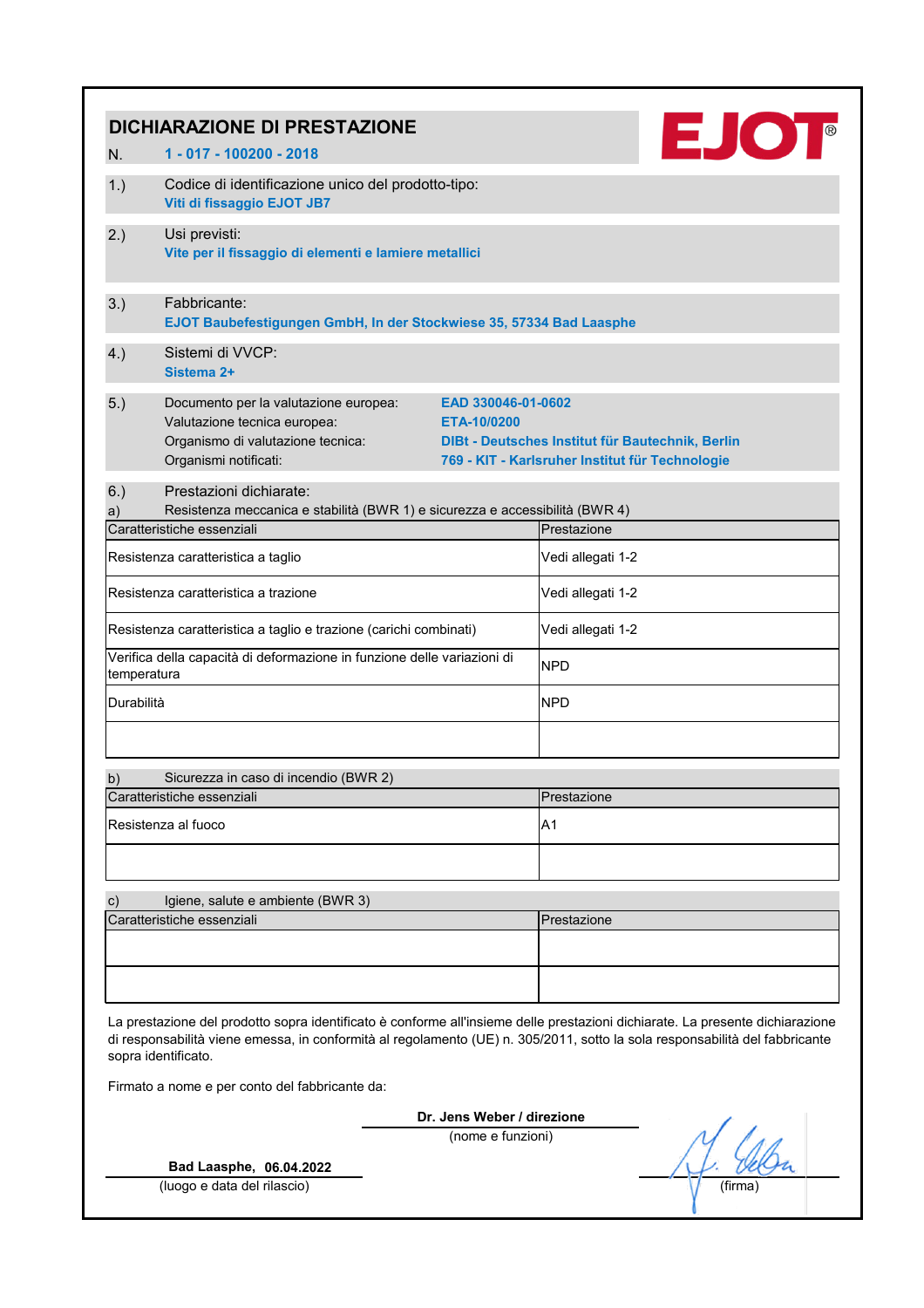|                 | EKSPLOATACINIŲ SAVYBIŲ DEKLARACIJA                                                                           | <b>EJOT</b>                                                                                                                                                                                                                                   |
|-----------------|--------------------------------------------------------------------------------------------------------------|-----------------------------------------------------------------------------------------------------------------------------------------------------------------------------------------------------------------------------------------------|
| Nr.             | 1 - 017 - 100200 - 2018                                                                                      |                                                                                                                                                                                                                                               |
| 1.)             | Produkto tipo unikalus identifikavimo kodas:<br><b>EJOT tvirtinimo varžtai JB7</b>                           |                                                                                                                                                                                                                                               |
| 2.)             | Naudojimo paskirtis (-ys):<br>Metalinių elementų ir lakštų tvirtinimo varžtai                                |                                                                                                                                                                                                                                               |
| 3.)             | Gamintojas:<br>EJOT Baubefestigungen GmbH, In der Stockwiese 35, 57334 Bad Laasphe                           |                                                                                                                                                                                                                                               |
| 4.)             | Eksploatacinių savybių pastovumo vertinimo ir tikrinimo sistema (-os):<br>Sistema 2+                         |                                                                                                                                                                                                                                               |
| 5.)             | Europos vertinimo dokumentas:                                                                                | EAD 330046-01-0602                                                                                                                                                                                                                            |
|                 | Europos techninis įvertinimas:                                                                               | ETA-10/0200                                                                                                                                                                                                                                   |
|                 | Techninio vertinimo įstaiga:                                                                                 | DIBt - Deutsches Institut für Bautechnik, Berlin                                                                                                                                                                                              |
|                 | Notifikuotoji (-osios) įstaiga (-os):                                                                        | 769 - KIT - Karlsruher Institut für Technologie                                                                                                                                                                                               |
| 6.)             | Deklaruojama (-os) eksploatacinė (-ės) savybė (-ės):                                                         |                                                                                                                                                                                                                                               |
| a)              | Mechaninis atsparumas ir stabilumas (BWR 1) ir saugumas bei prieinamumas (BWR 4)<br>Esminės charakteristikos | Eksploatacinės savybės                                                                                                                                                                                                                        |
|                 | Jungties atsparumas šlyčiai                                                                                  | Žr. 1-2 priedą                                                                                                                                                                                                                                |
|                 | Jungties atsparumas įtempimui                                                                                | Žr. 1-2 priedą                                                                                                                                                                                                                                |
|                 |                                                                                                              |                                                                                                                                                                                                                                               |
|                 | Dizaino atsparumas kombinuoto tempimo ir šlyties atveju (sąveika)                                            | Žr. 1-2 priedą                                                                                                                                                                                                                                |
|                 | Deformacijos pajėgumo patikrinimas esant jėgoms dėl temperatūros                                             | <b>NPD</b>                                                                                                                                                                                                                                    |
| Patvarumas      |                                                                                                              | <b>NPD</b>                                                                                                                                                                                                                                    |
|                 |                                                                                                              |                                                                                                                                                                                                                                               |
| b)              | Sauga gaisro atveju (BWR 2)                                                                                  |                                                                                                                                                                                                                                               |
|                 | Esminės charakteristikos                                                                                     | Eksploatacinės savybės                                                                                                                                                                                                                        |
| Reakcija į ugnį |                                                                                                              | A <sub>1</sub>                                                                                                                                                                                                                                |
|                 |                                                                                                              |                                                                                                                                                                                                                                               |
| $\mathbf{c})$   | Higiena, sveikata ir aplinka (BWR 3)                                                                         |                                                                                                                                                                                                                                               |
|                 | Esminės charakteristikos                                                                                     | Eksploatacinės savybės                                                                                                                                                                                                                        |
|                 |                                                                                                              |                                                                                                                                                                                                                                               |
|                 |                                                                                                              |                                                                                                                                                                                                                                               |
| gamintojui.     |                                                                                                              | Nurodyto produkto eksploatacinės savybės atitinka visas deklaruotas eksploatacines savybes. Ši eksploatacinių savybių<br>deklaracija pateikiama vadovaujantis Reglamentu (ES) Nr. 305/2011, atsakomybė už jos turinį tenka tik joje nurodytam |
|                 | Pasirašyta (gamintojo ir jo vardu):                                                                          |                                                                                                                                                                                                                                               |
|                 |                                                                                                              | Dr. Jens Weber / valdytojas                                                                                                                                                                                                                   |
|                 |                                                                                                              | (vardas, pavardė ir pareigos)                                                                                                                                                                                                                 |
|                 | Bad Laasphe, 06.04.2022                                                                                      |                                                                                                                                                                                                                                               |
|                 | (išdavimo vieta ir data)                                                                                     | (parašas                                                                                                                                                                                                                                      |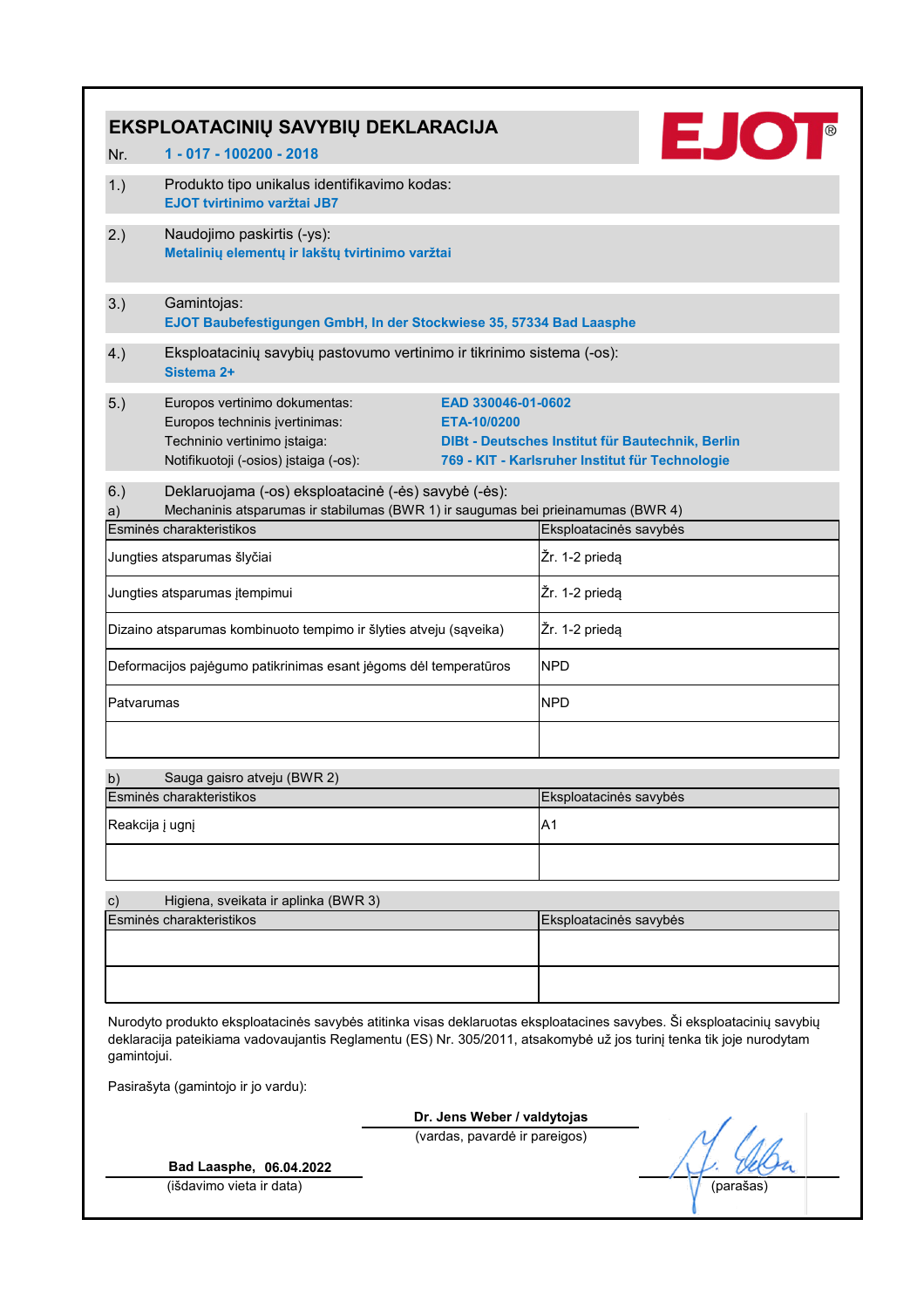|                | EKSPLUATĀCIJAS ĪPAŠĪBU DEKLARĀCIJA                                                                                                |                                                                                                                           |                                                                                                                            |  |  |  |
|----------------|-----------------------------------------------------------------------------------------------------------------------------------|---------------------------------------------------------------------------------------------------------------------------|----------------------------------------------------------------------------------------------------------------------------|--|--|--|
| Nr.            | 1 - 017 - 100200 - 2018                                                                                                           |                                                                                                                           | EJOT                                                                                                                       |  |  |  |
| 1.)            | Unikālais izstrādājuma tipa identifikācijas numurs:<br>EJOT stiprinājuma skrūves JB7                                              |                                                                                                                           |                                                                                                                            |  |  |  |
| 2.)            | Paredzētais izmantojums:<br>Metāla elementu un lokšņu stiprinājuma skrūves                                                        |                                                                                                                           |                                                                                                                            |  |  |  |
| 3.)            | Ražotājs:<br>EJOT Baubefestigungen GmbH, In der Stockwiese 35, 57334 Bad Laasphe                                                  |                                                                                                                           |                                                                                                                            |  |  |  |
| 4.)            | Ekspluatācijas īpašību noturības novērtējuma un pārbaudes (AVCP) sistēma(-as):<br>Sistēma 2+                                      |                                                                                                                           |                                                                                                                            |  |  |  |
| 5.)            | Eiropas novērtējuma dokuments:<br>Eiropas tehniskais novērtējums:<br>Tehniskā novērtējuma iestāde:<br>Paziņotā(-ās) iestāde(-es): | EAD 330046-01-0602<br>DIBt - Deutsches Institut für Bautechnik, Berlin<br>769 - KIT - Karlsruher Institut für Technologie |                                                                                                                            |  |  |  |
| 6.)            | Deklarētā(-ās) ekspluatācijas īpašība(-as):                                                                                       |                                                                                                                           |                                                                                                                            |  |  |  |
| a)             | Mehāniskā izturība un stabilitāte (BWR 1) un drošība un pieejamība (BWR 4)<br>Būtiskie raksturlielumi                             |                                                                                                                           | Ekspluatācijas īpašības                                                                                                    |  |  |  |
|                | Savienojuma bīdes pretestība                                                                                                      |                                                                                                                           | Skatīt 1-2. pielikumu.                                                                                                     |  |  |  |
|                | Savienojuma stiepes pretestība                                                                                                    |                                                                                                                           | Skatīt 1-2. pielikumu.                                                                                                     |  |  |  |
| (mijiedarbība) | Dizaina pretestība kombinētas spriedzes un bīdes gadījumā                                                                         |                                                                                                                           | Skatīt 1-2. pielikumu.                                                                                                     |  |  |  |
| gadījumā       | Deformācijas kapacitātes pārbaude temperatūras ierobežojošu spēku                                                                 |                                                                                                                           | <b>NPD</b>                                                                                                                 |  |  |  |
| Izturība       |                                                                                                                                   |                                                                                                                           | <b>NPD</b>                                                                                                                 |  |  |  |
|                |                                                                                                                                   |                                                                                                                           |                                                                                                                            |  |  |  |
| b)             | Drošība ugunsgrēka gadījumā (BWR 2)                                                                                               |                                                                                                                           |                                                                                                                            |  |  |  |
|                | Būtiskie raksturlielumi<br>Reakcija uz ugunsgrēku                                                                                 |                                                                                                                           | Ekspluatācijas īpašības<br>A1                                                                                              |  |  |  |
|                |                                                                                                                                   |                                                                                                                           |                                                                                                                            |  |  |  |
| c)             | Higiēna, veselība un vide (BWR 3)                                                                                                 |                                                                                                                           |                                                                                                                            |  |  |  |
|                | Būtiskie raksturlielumi                                                                                                           |                                                                                                                           | Ekspluatācijas īpašības                                                                                                    |  |  |  |
|                |                                                                                                                                   |                                                                                                                           |                                                                                                                            |  |  |  |
| ražotājs.      | īpašību deklarācija izdota saskaņā ar Regulu (ES) Nr. 305/2011, un par to ir atbildīgs vienīgi iepriekš norādītais                |                                                                                                                           | Iepriekš norādītā izstrādājuma ekspluatācijas īpašības atbilst deklarēto ekspluatācijas īpašību kopumam. Šī ekspluatācijas |  |  |  |
|                | Parakstīts ražotāja vārdā:                                                                                                        |                                                                                                                           |                                                                                                                            |  |  |  |
|                |                                                                                                                                   | Dr. Jens Weber / vadītājs                                                                                                 |                                                                                                                            |  |  |  |
|                |                                                                                                                                   | (Vārds, uzvārds, amats)                                                                                                   |                                                                                                                            |  |  |  |
|                | Bad Laasphe, 06.04.2022                                                                                                           |                                                                                                                           |                                                                                                                            |  |  |  |
|                | (Izsniegšanas vieta un datums)                                                                                                    |                                                                                                                           | (Paraksts                                                                                                                  |  |  |  |
|                |                                                                                                                                   |                                                                                                                           |                                                                                                                            |  |  |  |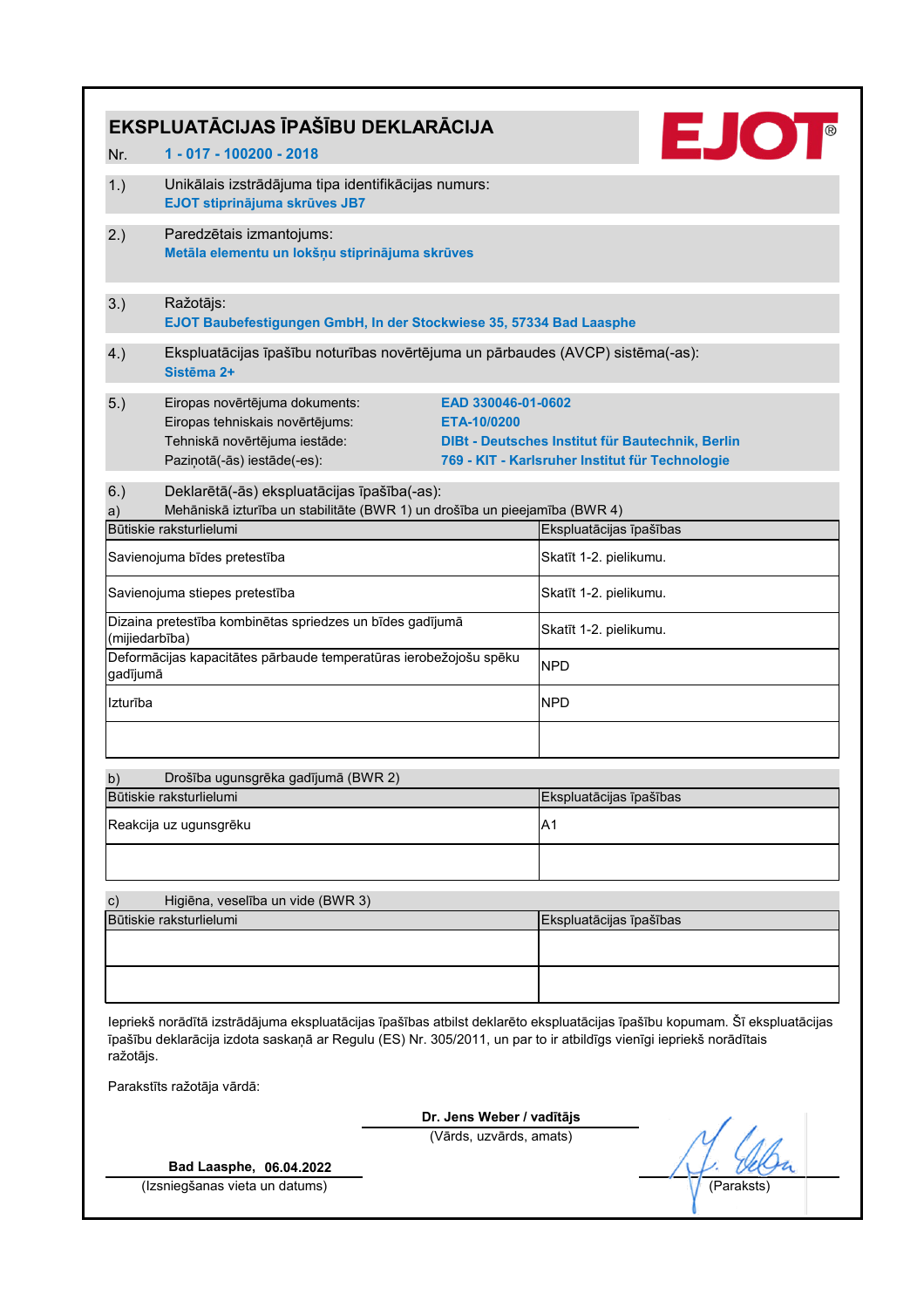|               | DIKJARAZZJONI TA' PRESTAZZJONI                                                                                                                                                                                                                         |                                   |                                                                                                     | <b>EJOT</b> |
|---------------|--------------------------------------------------------------------------------------------------------------------------------------------------------------------------------------------------------------------------------------------------------|-----------------------------------|-----------------------------------------------------------------------------------------------------|-------------|
| Nru.          | 1 - 017 - 100200 - 2018                                                                                                                                                                                                                                |                                   |                                                                                                     |             |
| 1.)           | Kodići uniku ta' identifikazzjoni tat-tip tal-prodott:<br><b>Viti tal-irbit EJOT JB7</b>                                                                                                                                                               |                                   |                                                                                                     |             |
| 2.)           | Użu/i intenzjonat/i:<br>Viti ta 'rbit ghal membri tal-metall u folji                                                                                                                                                                                   |                                   |                                                                                                     |             |
| 3.)           | Manifattur:<br>EJOT Baubefestigungen GmbH, In der Stockwiese 35, 57334 Bad Laasphe                                                                                                                                                                     |                                   |                                                                                                     |             |
| 4.)           | Sistema/i ta' AVCP:<br>Sistema 2+                                                                                                                                                                                                                      |                                   |                                                                                                     |             |
| 5.)           | Dokument Ewropew ta' Valutazzjoni:<br>Valutazzjoni Teknika Ewropea:<br>Korp tal-Valutazzjoni Teknika:<br>Korp/i nnotifikat/i:                                                                                                                          | EAD 330046-01-0602<br>ETA-10/0200 | DIBt - Deutsches Institut für Bautechnik, Berlin<br>769 - KIT - Karlsruher Institut für Technologie |             |
| 6.)           | Prestazzjoni/jiet ddikjarata/i:                                                                                                                                                                                                                        |                                   |                                                                                                     |             |
| a)            | Mehāniskā pretestība un stabilitāte (BPP 1) un drošība un pieejamība (BPP 4)<br>Karatteristići essenzjali                                                                                                                                              |                                   | Prestazzjoni                                                                                        |             |
|               | Reżistenza għall-Qtugħ tal-Konnessjoni                                                                                                                                                                                                                 |                                   | Ara I-Anness 1-2                                                                                    |             |
|               | Reżistenza għat-Tensjoni tal-Konnessjoni                                                                                                                                                                                                               |                                   | Ara I-Anness 1-2                                                                                    |             |
|               | Reżistenza tad-Disinn f'każ ta' Tensjoni u Shear magħquda<br>(interazzjoni)<br>lċċekkja tal-Kapaċità ta' Deformazzjoni f'każ ta' forzi ta' restrizzjoni<br>minhabba t-temperatura                                                                      |                                   | Ara I-Anness 1-2<br><b>NPD</b>                                                                      |             |
| Durabilità    |                                                                                                                                                                                                                                                        |                                   | <b>NPD</b>                                                                                          |             |
| b)            | Sigurtà fil-każ ta 'nar (BWR 2)                                                                                                                                                                                                                        |                                   |                                                                                                     |             |
|               | Karatteristici essenzjali                                                                                                                                                                                                                              |                                   | Prestazzjoni                                                                                        |             |
|               | Reazzjoni għan-nar                                                                                                                                                                                                                                     |                                   | A <sub>1</sub>                                                                                      |             |
|               |                                                                                                                                                                                                                                                        |                                   |                                                                                                     |             |
| $\mathbf{c})$ | Igjene, sahha u ambjent (BWR 3)<br>Karatteristici essenzjali                                                                                                                                                                                           |                                   | Prestazzjoni                                                                                        |             |
|               |                                                                                                                                                                                                                                                        |                                   |                                                                                                     |             |
|               |                                                                                                                                                                                                                                                        |                                   |                                                                                                     |             |
| hawn fuq.     | II-prestazzjoni tal-prodott identifikat hawn fuq hija konformi mal-prestazzjonijiet iddikjarati. Din id-dikjarazzjoni ta'<br>prestazzjoni hija maħruġa, skont ir-Regolament (UE) Nru 305/2011, taħt ir-responsabbiltà unika tal-manifattur identifikat |                                   |                                                                                                     |             |
|               | Iffirmat ghal u f'isem il-manifattur minn:                                                                                                                                                                                                             |                                   |                                                                                                     |             |
|               |                                                                                                                                                                                                                                                        | Dr. Jens Weber / gestjoni         |                                                                                                     |             |
|               |                                                                                                                                                                                                                                                        | (isem u funzjoni)                 |                                                                                                     |             |
|               | Bad Laasphe, 06.04.2022                                                                                                                                                                                                                                |                                   |                                                                                                     |             |
|               | (post u data tal-ħruġ)                                                                                                                                                                                                                                 |                                   |                                                                                                     | (firma)     |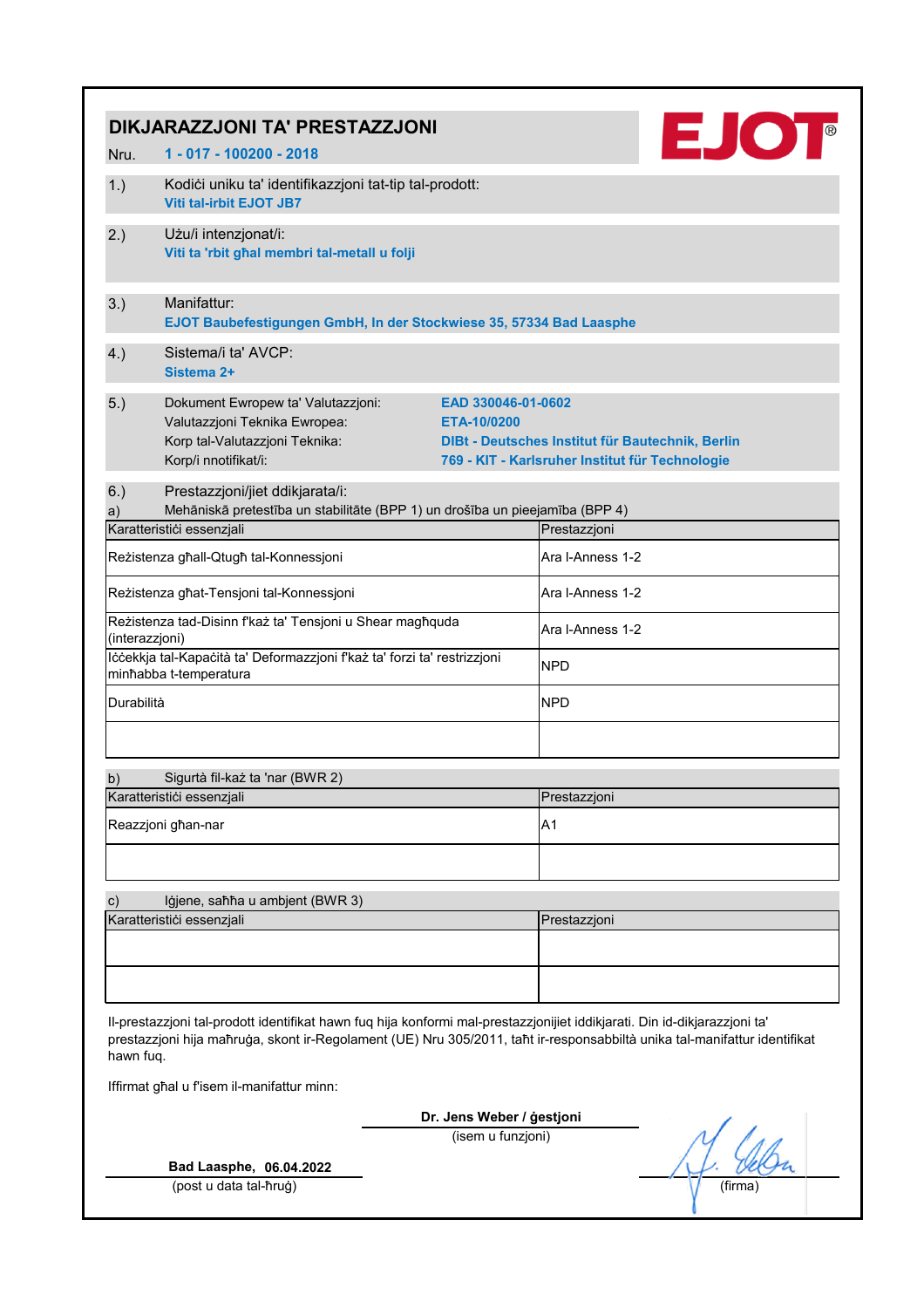|               | <b>PRESTATIEVERKLARING</b>                                                                                                                                                                                                                                                  |                                                                                                                           |                   |                   |  |  |  |
|---------------|-----------------------------------------------------------------------------------------------------------------------------------------------------------------------------------------------------------------------------------------------------------------------------|---------------------------------------------------------------------------------------------------------------------------|-------------------|-------------------|--|--|--|
| Nr.           | 1 - 017 - 100200 - 2018                                                                                                                                                                                                                                                     |                                                                                                                           |                   | EJOT <sup>®</sup> |  |  |  |
| 1.)           | Unieke identificatiecode van het producttype:<br><b>EJOT bevestigingsschroeven JB7</b>                                                                                                                                                                                      |                                                                                                                           |                   |                   |  |  |  |
| 2.)           | Beoogd(e) gebruik(en):<br>Bevestigingsschroeven voor metalen balken en bekledingen                                                                                                                                                                                          |                                                                                                                           |                   |                   |  |  |  |
| 3.)           | Fabrikant:<br>EJOT Baubefestigungen GmbH, In der Stockwiese 35, 57334 Bad Laasphe                                                                                                                                                                                           |                                                                                                                           |                   |                   |  |  |  |
| 4.)           | Het systeem of de systemen voor de beoordeling en verificatie van de prestatiebestendigheid:<br><b>Systeem 2+</b>                                                                                                                                                           |                                                                                                                           |                   |                   |  |  |  |
| 5.)           | Europees beoordelingsdocument:<br>Europese technische beoordeling:<br>Technische beoordelingsinstantie:<br>Aangemelde instantie(s):                                                                                                                                         | EAD 330046-01-0602<br>DIBt - Deutsches Institut für Bautechnik, Berlin<br>769 - KIT - Karlsruher Institut für Technologie |                   |                   |  |  |  |
| 6.)           | Aangegeven prestatie(s):                                                                                                                                                                                                                                                    |                                                                                                                           |                   |                   |  |  |  |
| a)            | Mehāniskā izturība un stabilitāte (BWR 1) un drošība un pieejamība (BWR 4)<br>Essentiële kenmerken                                                                                                                                                                          |                                                                                                                           | <b>Prestaties</b> |                   |  |  |  |
|               | Afschuifweerstand van de verbinding                                                                                                                                                                                                                                         |                                                                                                                           | Zie bijlage 1-2   |                   |  |  |  |
|               | Spanningsweerstand van de verbinding                                                                                                                                                                                                                                        |                                                                                                                           | Zie bijlage 1-2   |                   |  |  |  |
|               | Ontwerpweerstand in geval van gecombineerde spanning en<br>afschuiving (interactie)                                                                                                                                                                                         |                                                                                                                           | Zie bijlage 1-2   |                   |  |  |  |
|               | Controle van vervormingscapaciteit in geval van beperkende krachten<br>als gevolg van temperatuur                                                                                                                                                                           |                                                                                                                           | <b>NPD</b>        |                   |  |  |  |
| Duurzaamheid  |                                                                                                                                                                                                                                                                             |                                                                                                                           | <b>NPD</b>        |                   |  |  |  |
| b)            | Veiligheid in geval van brand (BWR 2)                                                                                                                                                                                                                                       |                                                                                                                           |                   |                   |  |  |  |
|               | Essentiële kenmerken                                                                                                                                                                                                                                                        |                                                                                                                           | <b>Prestaties</b> |                   |  |  |  |
|               | Reactie op brand                                                                                                                                                                                                                                                            |                                                                                                                           | A1                |                   |  |  |  |
| $\mathbf{c})$ | Hygiëne, gezondheid en het milieu (BWR 3)<br>Essentiële kenmerken                                                                                                                                                                                                           |                                                                                                                           | <b>Prestaties</b> |                   |  |  |  |
|               | De prestaties van het hierboven omschreven product zijn conform de aangegeven prestaties. Deze prestatieverklaring<br>wordt in overeenstemming met Verordening (EU) nr. 305/2011 onder de exclusieve verantwoordelijkheid van de<br>hierboven vermelde fabrikant verstrekt. |                                                                                                                           |                   |                   |  |  |  |
|               | Ondertekend voor en namens de fabrikant door:                                                                                                                                                                                                                               |                                                                                                                           |                   |                   |  |  |  |
|               |                                                                                                                                                                                                                                                                             | Dr. Jens Weber / management<br>(naam en functie)                                                                          |                   |                   |  |  |  |
|               | Bad Laasphe, 06.04.2022<br>(plaats en datum van afgifte)                                                                                                                                                                                                                    |                                                                                                                           |                   | handtekening      |  |  |  |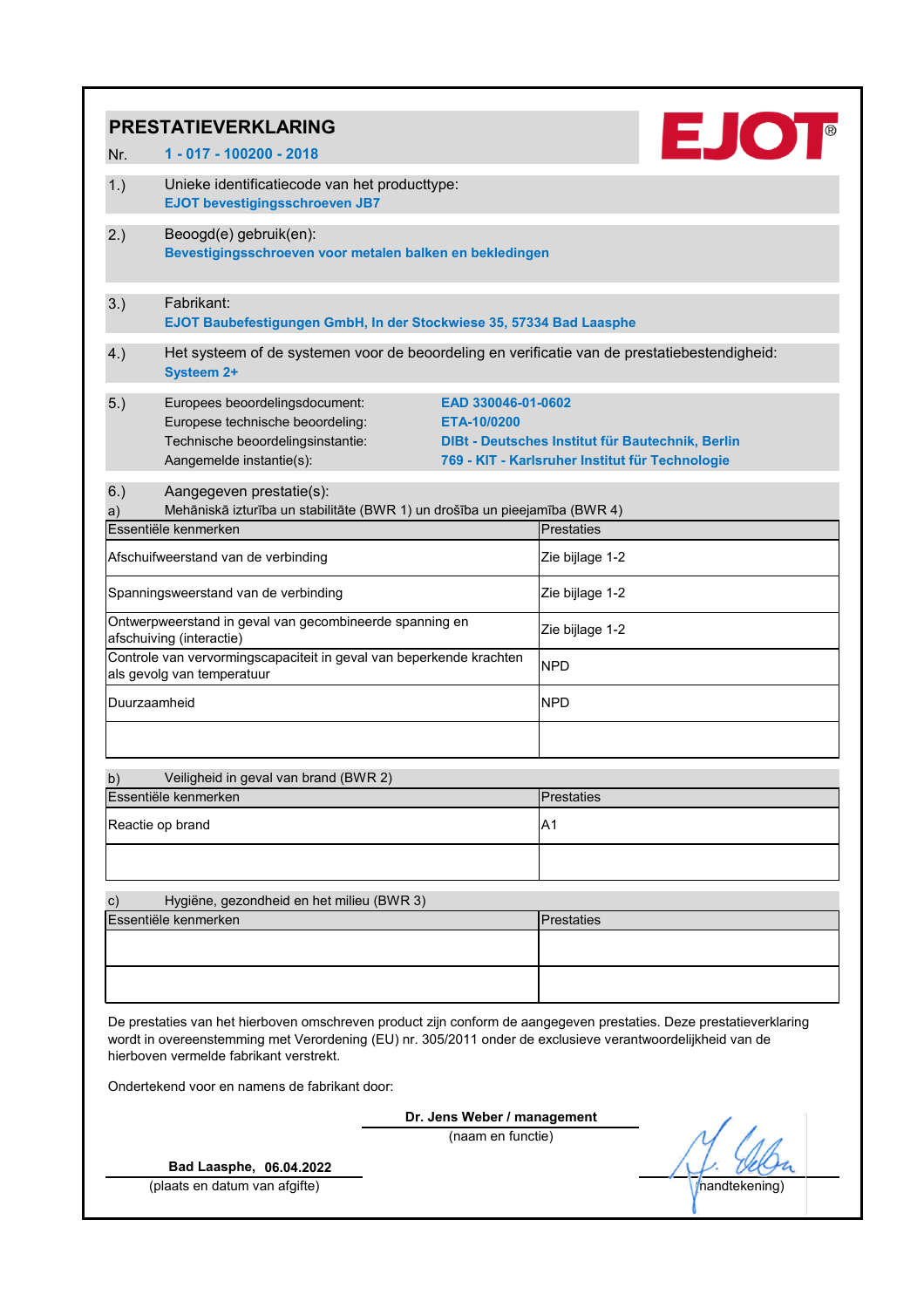|               | DEKLARACJA WŁAŚCIWOŚCI UŻYTKOWYCH                                                                                                                                                                                                                                                                                         |                                   | <b>EJOT</b>                                                                                         |  |  |  |  |
|---------------|---------------------------------------------------------------------------------------------------------------------------------------------------------------------------------------------------------------------------------------------------------------------------------------------------------------------------|-----------------------------------|-----------------------------------------------------------------------------------------------------|--|--|--|--|
| <b>Nr</b>     | 1 - 017 - 100200 - 2018                                                                                                                                                                                                                                                                                                   |                                   |                                                                                                     |  |  |  |  |
| 1.)           | Niepowtarzalny kod identyfikacyjny typu wyrobu:<br><b>Wkręty mocujące EJOT JB7</b>                                                                                                                                                                                                                                        |                                   |                                                                                                     |  |  |  |  |
| 2.)           | Zamierzone zastosowanie lub zastosowania:<br>wkręty do zamocowań elementów z metalu i blach                                                                                                                                                                                                                               |                                   |                                                                                                     |  |  |  |  |
| 3.)           | Producent:<br>EJOT Baubefestigungen GmbH, In der Stockwiese 35, 57334 Bad Laasphe                                                                                                                                                                                                                                         |                                   |                                                                                                     |  |  |  |  |
| 4.)           | System(-y) oceny i weryfikacji stałości właściwości użytkowych:<br>system 2+                                                                                                                                                                                                                                              |                                   |                                                                                                     |  |  |  |  |
| 5.)           | Europejski Dokument Oceny:<br>Europejska Ocena Techniczna:<br>Jednostka ds. Oceny Technicznej:<br>Jednostka lub Jednostki Notyfikowane:                                                                                                                                                                                   | EAD 330046-01-0602<br>ETA-10/0200 | DIBt - Deutsches Institut für Bautechnik, Berlin<br>769 - KIT - Karlsruher Institut für Technologie |  |  |  |  |
| 6.)           | Deklarowane właściwości użytkowe:                                                                                                                                                                                                                                                                                         |                                   |                                                                                                     |  |  |  |  |
| a)            | Nośność i stateczność (BWR 1) oraz bezpieczeństwo użytkowania (BWR 4)                                                                                                                                                                                                                                                     |                                   |                                                                                                     |  |  |  |  |
|               | Zasadnicze charakterystyki                                                                                                                                                                                                                                                                                                |                                   | Właściwości użytkowe                                                                                |  |  |  |  |
|               | nośność na ścinanie                                                                                                                                                                                                                                                                                                       |                                   | Zobacz załącznik 1-2                                                                                |  |  |  |  |
|               | nośność na wyrywanie                                                                                                                                                                                                                                                                                                      |                                   | Zobacz załącznik 1-2                                                                                |  |  |  |  |
|               | kombinacja sił wyrywania i ścinania (interakcja)                                                                                                                                                                                                                                                                          |                                   | Zobacz załącznik 1-2                                                                                |  |  |  |  |
|               | zdolność odkształcenia w przypadku obciążeń temperaturą                                                                                                                                                                                                                                                                   |                                   | <b>NPD</b>                                                                                          |  |  |  |  |
| trwałość      |                                                                                                                                                                                                                                                                                                                           |                                   | <b>NPD</b>                                                                                          |  |  |  |  |
| b)            | Bezpieczeństwo pożarowe (BWR 2)                                                                                                                                                                                                                                                                                           |                                   |                                                                                                     |  |  |  |  |
|               | Zasadnicze charakterystyki                                                                                                                                                                                                                                                                                                |                                   | Właściwości użytkowe                                                                                |  |  |  |  |
|               | reakcja na ogień                                                                                                                                                                                                                                                                                                          |                                   | A1                                                                                                  |  |  |  |  |
|               |                                                                                                                                                                                                                                                                                                                           |                                   |                                                                                                     |  |  |  |  |
| $\mathbf{c})$ | Higiena, zdrowie i środowisko (BWR 3)                                                                                                                                                                                                                                                                                     |                                   |                                                                                                     |  |  |  |  |
|               | Zasadnicze charakterystyki                                                                                                                                                                                                                                                                                                |                                   | Właściwości użytkowe                                                                                |  |  |  |  |
|               |                                                                                                                                                                                                                                                                                                                           |                                   |                                                                                                     |  |  |  |  |
|               | Właściwości użytkowe określonego powyżej wyrobu są zgodne z zestawem deklarowanych właściwości użytkowych.<br>Niniejsza deklaracja właściwości użytkowych wydana zostaje zgodnie z Rozporządzeniem (UE) nr 305/2011<br>na wyłączną odpowiedzialność producenta określonego powyżej.<br>W imieniu producenta podpisał(-a): |                                   |                                                                                                     |  |  |  |  |
|               |                                                                                                                                                                                                                                                                                                                           | dr Jens Weber / Zarząd            |                                                                                                     |  |  |  |  |
|               | Bad Laasphe, 06.04.2022                                                                                                                                                                                                                                                                                                   | (nazwisko i stanowisko)           |                                                                                                     |  |  |  |  |
|               | (miejsce i data wydania)                                                                                                                                                                                                                                                                                                  |                                   | (podpis                                                                                             |  |  |  |  |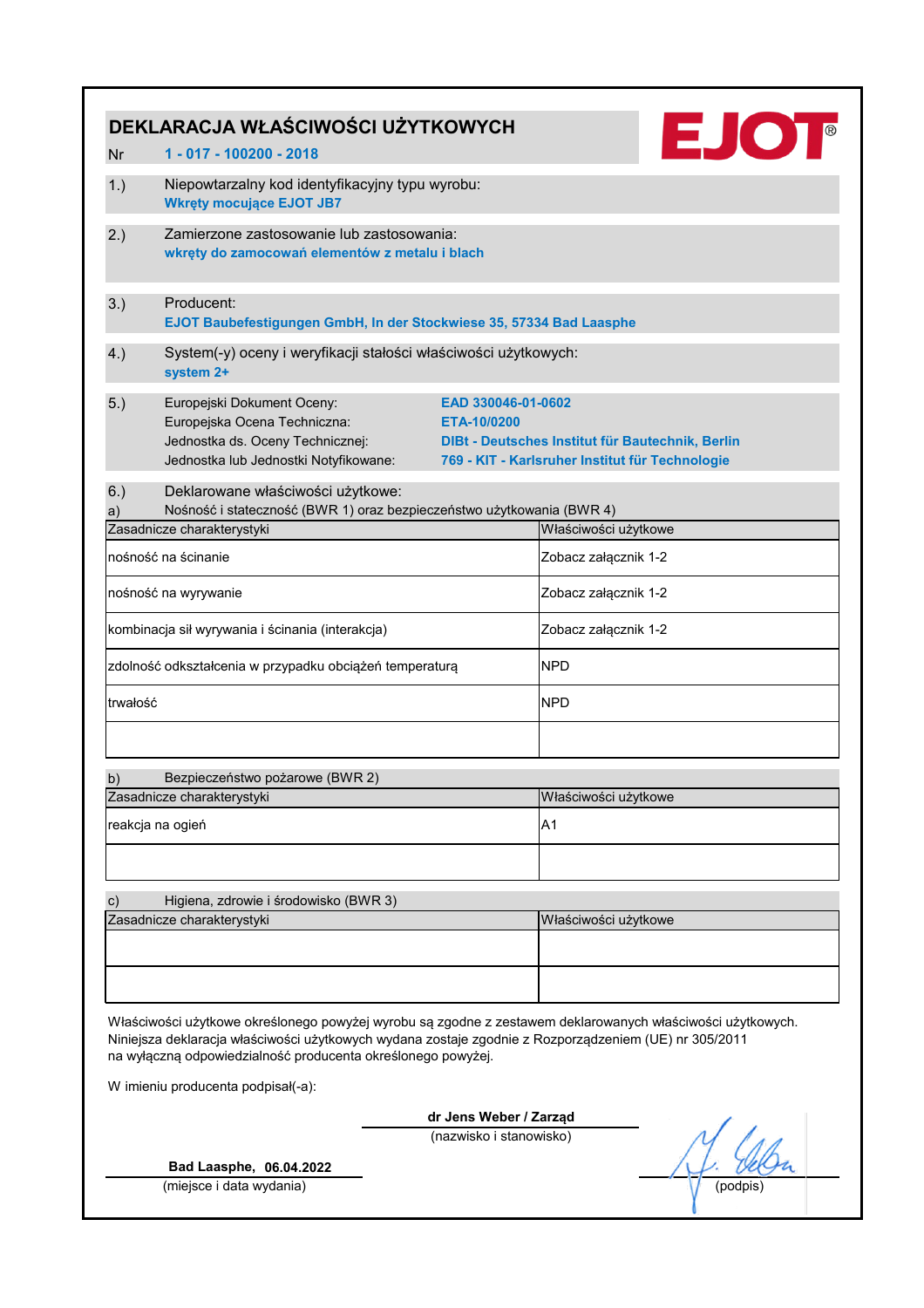|                | DECLARAÇÃO DE DESEMPENHO                                                                                                                                                                                                                                                                                                            |                                                                                                     |
|----------------|-------------------------------------------------------------------------------------------------------------------------------------------------------------------------------------------------------------------------------------------------------------------------------------------------------------------------------------|-----------------------------------------------------------------------------------------------------|
| N.o            | 1 - 017 - 100200 - 2018                                                                                                                                                                                                                                                                                                             | <b>EJOT</b>                                                                                         |
| 1.)            | Código de identificação único do produto-tipo:<br>Parafusos de fixação EJOT JB7                                                                                                                                                                                                                                                     |                                                                                                     |
| 2.)            | Utilização(ões) prevista(s)<br>Parafusos de fixação para elementos e chapas metálicas                                                                                                                                                                                                                                               |                                                                                                     |
| 3.)            | Fabricante:<br>EJOT Baubefestigungen GmbH, In der Stockwiese 35, 57334 Bad Laasphe                                                                                                                                                                                                                                                  |                                                                                                     |
| 4.)            | Sistema(s) de avaliação e verificação da regularidade do desempenho (AVCP):<br>Sistema 2+                                                                                                                                                                                                                                           |                                                                                                     |
| 5.)            | Documento de Avaliação Europeu<br>EAD 330046-01-0602<br>Avaliação Técnica Europeia<br>ETA-10/0200<br>Organismo de Avaliação Técnica:<br>Organismo(s) notificado (s):                                                                                                                                                                | DIBt - Deutsches Institut für Bautechnik, Berlin<br>769 - KIT - Karlsruher Institut für Technologie |
| 6.)<br>a)      | Desempenho(s) declarado(s):<br>Resistência mecânica e estabilidade (BWR 1) e segurança e acessibilidade (BWR 4)                                                                                                                                                                                                                     |                                                                                                     |
|                | Características essenciais                                                                                                                                                                                                                                                                                                          | Desempenho                                                                                          |
|                | Resistência ao cisalhamento da ligação                                                                                                                                                                                                                                                                                              | Ver Anexo 1-2                                                                                       |
|                | Resistência à tensão de ligação                                                                                                                                                                                                                                                                                                     | Ver Anexo 1-2                                                                                       |
| (interação)    | Resistência de projeto em caso de tensão e cisalhamento combinados                                                                                                                                                                                                                                                                  | Ver Anexo 1-2                                                                                       |
|                | Verificação da capacidade de deformação em caso de forças restritivas<br>devido à temperatura                                                                                                                                                                                                                                       | <b>NPD</b>                                                                                          |
| Durabilidade   |                                                                                                                                                                                                                                                                                                                                     | <b>NPD</b>                                                                                          |
|                |                                                                                                                                                                                                                                                                                                                                     |                                                                                                     |
| b)             | Segurança em caso de incêndio (BWR 2)                                                                                                                                                                                                                                                                                               |                                                                                                     |
|                | Características essenciais                                                                                                                                                                                                                                                                                                          | Desempenho                                                                                          |
| Classe de fogo |                                                                                                                                                                                                                                                                                                                                     | A1                                                                                                  |
|                |                                                                                                                                                                                                                                                                                                                                     |                                                                                                     |
| c)             | Higiene, saúde e meio ambiente (BWR 3)                                                                                                                                                                                                                                                                                              |                                                                                                     |
|                | Características essenciais                                                                                                                                                                                                                                                                                                          | Desempenho                                                                                          |
|                |                                                                                                                                                                                                                                                                                                                                     |                                                                                                     |
|                |                                                                                                                                                                                                                                                                                                                                     |                                                                                                     |
|                | O desempenho do produto identificado acima está em conformidade com o conjunto de desempenhos declarados.<br>A presente declaração de desempenho é emitida, em conformidade com o Regulamento (UE) n.o 305/2011, sob a<br>exclusiva responsabilidade do fabricante identificado acima.<br>Assinado por e em nome do fabricante por: |                                                                                                     |
|                | Dr. Jens Weber / gestão                                                                                                                                                                                                                                                                                                             |                                                                                                     |
|                | (nome e cargo)<br>Bad Laasphe, 06.04.2022                                                                                                                                                                                                                                                                                           |                                                                                                     |
|                | (local e data de emissão)                                                                                                                                                                                                                                                                                                           | (assinatura                                                                                         |
|                |                                                                                                                                                                                                                                                                                                                                     |                                                                                                     |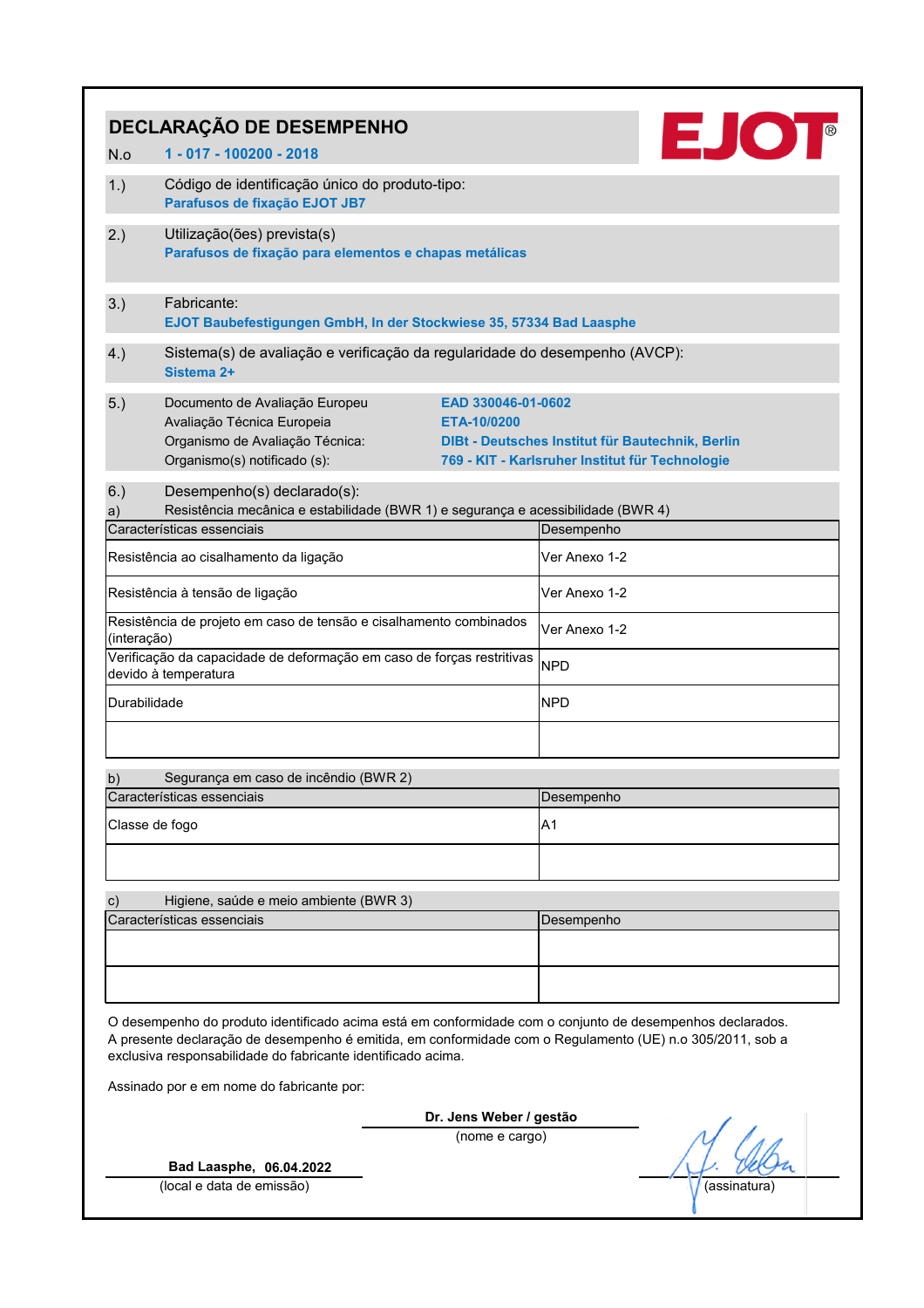|                | DECLARAȚIA DE PERFORMANȚĂ                                                                                                                                                                                                                                                                                           |                                   |                                                                                                     |  |  |  |  |  |
|----------------|---------------------------------------------------------------------------------------------------------------------------------------------------------------------------------------------------------------------------------------------------------------------------------------------------------------------|-----------------------------------|-----------------------------------------------------------------------------------------------------|--|--|--|--|--|
| Nr,            | 1 - 017 - 100200 - 2018                                                                                                                                                                                                                                                                                             |                                   | EJOT <sup>®</sup>                                                                                   |  |  |  |  |  |
| 1.)            | Cod unic de identificare al produsului-tip:<br><b>Şuruburi de fixare EJOT JB7</b>                                                                                                                                                                                                                                   |                                   |                                                                                                     |  |  |  |  |  |
| 2.)            | Utilizare (utilizări) preconizată (preconizate):<br>Suruburi de fixare pentru elemente de construcție și table metalice                                                                                                                                                                                             |                                   |                                                                                                     |  |  |  |  |  |
| 3.)            | Fabricant:<br>EJOT Baubefestigungen GmbH, In der Stockwiese 35, 57334 Bad Laasphe                                                                                                                                                                                                                                   |                                   |                                                                                                     |  |  |  |  |  |
| 4.)            | Sistemul (sistemele) de evaluare și de verificare a constanței performanței:<br>Sistemul 2+                                                                                                                                                                                                                         |                                   |                                                                                                     |  |  |  |  |  |
| 5.)            | Documentul de evaluare european:<br>Evaluarea tehnică europeană:<br>Organismul de evaluare tehnică:<br>Organism (organisme) notificat(e):                                                                                                                                                                           | EAD 330046-01-0602<br>ETA-10/0200 | DIBt - Deutsches Institut für Bautechnik, Berlin<br>769 - KIT - Karlsruher Institut für Technologie |  |  |  |  |  |
| 6.)<br>a)      | Performanța (performanțe) declarată (declarate):<br>Rezistența mecanică și stabilitatea (BWR 1) și siguranța și accesibilitatea (BWR 4)                                                                                                                                                                             |                                   |                                                                                                     |  |  |  |  |  |
|                | Caracteristici esențiale                                                                                                                                                                                                                                                                                            |                                   | Performanța produsului                                                                              |  |  |  |  |  |
|                | Rezistența caracteristică la forfecare                                                                                                                                                                                                                                                                              |                                   | A se vedea anexele 1-2                                                                              |  |  |  |  |  |
|                | Rezistența caracteristică la tensiune                                                                                                                                                                                                                                                                               |                                   | A se vedea anexele 1-2                                                                              |  |  |  |  |  |
| (interacțiune) | Rezistența de proiectare în caz de tensiune și forfecare combinate                                                                                                                                                                                                                                                  |                                   | A se vedea anexele 1-2                                                                              |  |  |  |  |  |
|                | Verificarea capacității de deformare în cazul forțelor de constrângere<br>datorate temperaturii                                                                                                                                                                                                                     |                                   | <b>NPD</b>                                                                                          |  |  |  |  |  |
| Durabilitate   |                                                                                                                                                                                                                                                                                                                     |                                   | <b>NPD</b>                                                                                          |  |  |  |  |  |
|                |                                                                                                                                                                                                                                                                                                                     |                                   |                                                                                                     |  |  |  |  |  |
| b)             | Siguranța în caz de incendiu (BWR 2)<br>Caracteristici esențiale                                                                                                                                                                                                                                                    |                                   | Performanța produsului                                                                              |  |  |  |  |  |
| Reacție la foc |                                                                                                                                                                                                                                                                                                                     |                                   | A <sub>1</sub>                                                                                      |  |  |  |  |  |
|                |                                                                                                                                                                                                                                                                                                                     |                                   |                                                                                                     |  |  |  |  |  |
| $\mathbf{c})$  | Igiena, sănătatea și mediul (BWR 3)                                                                                                                                                                                                                                                                                 |                                   |                                                                                                     |  |  |  |  |  |
|                | Caracteristici esențiale                                                                                                                                                                                                                                                                                            |                                   | Performanța produsului                                                                              |  |  |  |  |  |
|                |                                                                                                                                                                                                                                                                                                                     |                                   |                                                                                                     |  |  |  |  |  |
| fabricantului  | Performanța produsului identificat mai sus este în conformitate cu setul de performanțe declarate. Această declarație<br>de performanță este eliberată în conformitate cu Regulamentul (UE) nr. 305/2011, pe răspunderea exclusivă a<br>identificat mai sus.<br>Semnată pentru și în numele fabricantului de către: |                                   |                                                                                                     |  |  |  |  |  |
|                |                                                                                                                                                                                                                                                                                                                     | Dr. Jens Weber / conducere        |                                                                                                     |  |  |  |  |  |
|                |                                                                                                                                                                                                                                                                                                                     | (numele și funcția)               |                                                                                                     |  |  |  |  |  |
|                | Bad Laasphe, 06.04.2022                                                                                                                                                                                                                                                                                             |                                   |                                                                                                     |  |  |  |  |  |
|                | (locul și data emiterii)                                                                                                                                                                                                                                                                                            |                                   | (semnătură                                                                                          |  |  |  |  |  |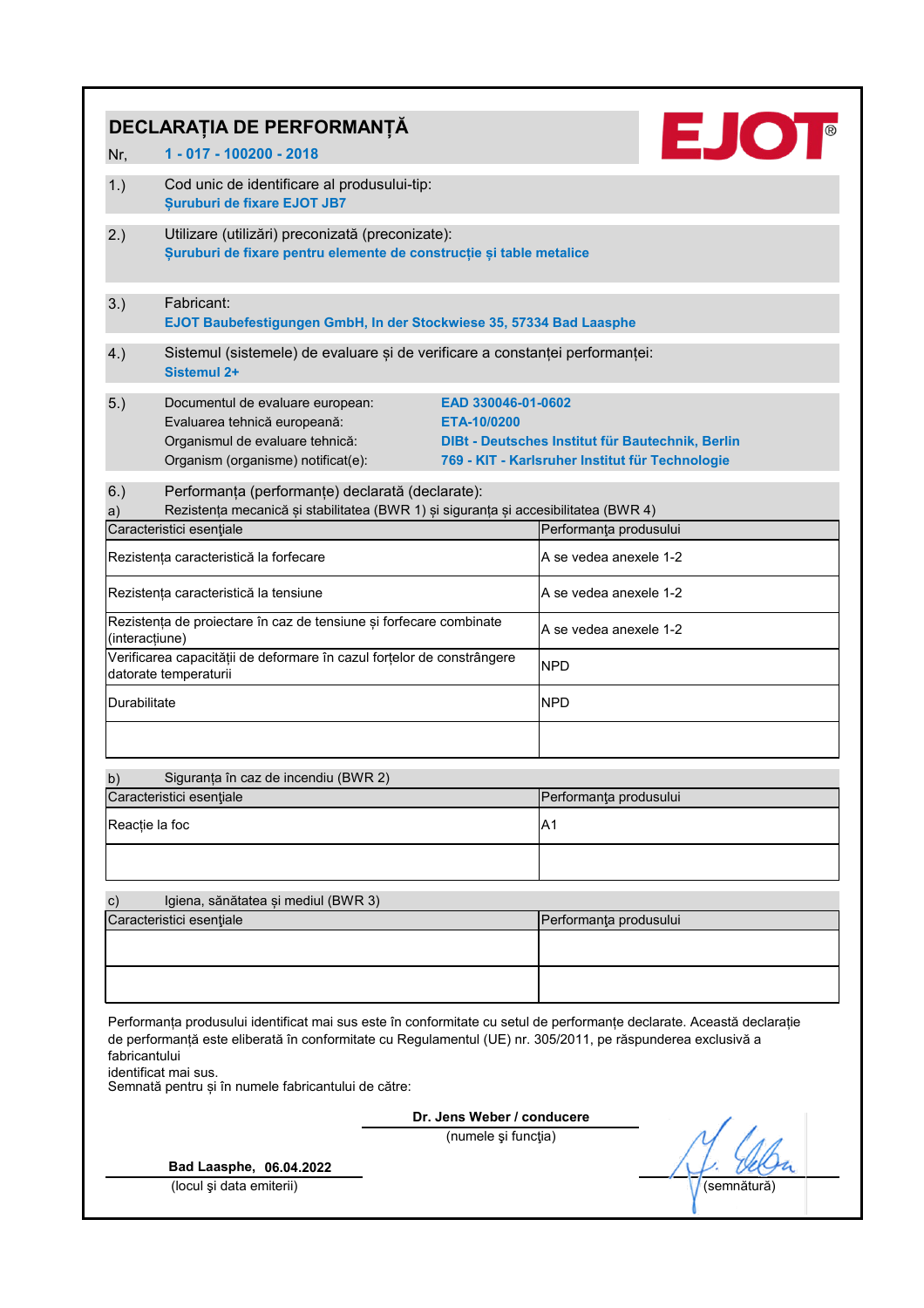|               | <b>PRESTANDADEKLARATION</b>                                                                                                                                                                                            |                                                                                                                           |
|---------------|------------------------------------------------------------------------------------------------------------------------------------------------------------------------------------------------------------------------|---------------------------------------------------------------------------------------------------------------------------|
| <b>Nr</b>     | 1 - 017 - 100200 - 2018                                                                                                                                                                                                | <b>EJOT</b>                                                                                                               |
| 1.)           | Produkttypens unika identifikationskod:<br>EJOT byggplåtskruv JB7                                                                                                                                                      |                                                                                                                           |
| 2.)           | Avsedd användning/avsedda användningar:<br>Skruvar för infästning av metall och plåt                                                                                                                                   |                                                                                                                           |
| 3.)           | Tillverkare:<br>EJOT Baubefestigungen GmbH, In der Stockwiese 35, 57334 Bad Laasphe                                                                                                                                    |                                                                                                                           |
| 4.)           | System för bedömning och fortlöpande kontroll av prestanda:<br><b>Systen 2+</b>                                                                                                                                        |                                                                                                                           |
| 5.)           | Europeiskt bedömningsdokument:<br>Europeisk teknisk bedömning:<br>ETA-10/0200<br>Tekniskt bedömningsorgan:<br>Anmält/anmälda organ:                                                                                    | EAD 330046-01-0602<br>DIBt - Deutsches Institut für Bautechnik, Berlin<br>769 - KIT - Karlsruher Institut für Technologie |
| 6.)<br>a)     | Angiven prestanda:<br>Mekanisk motstånd och stabilitet (BWR 1) och säkerhet och tillgänglighet (BWR 4)<br>Väsentliga egenskaper                                                                                        | Prestanda                                                                                                                 |
|               | Karakteristisk bärförmåga vid skjuvkrafter                                                                                                                                                                             | Se bilagorna 1-2                                                                                                          |
|               | Karakteristisk bärförmåga vid dragkrafter                                                                                                                                                                              | Se bilagorna 1-2                                                                                                          |
|               |                                                                                                                                                                                                                        |                                                                                                                           |
|               | Karakteristisk bärförmåga vid kombination av drag- och skjuvkrafter                                                                                                                                                    | Se bilagorna 1-2                                                                                                          |
|               | Kontroll av deformationsförmåga vid temperaturberoende krafter                                                                                                                                                         | <b>NPD</b>                                                                                                                |
| Beständighet  |                                                                                                                                                                                                                        | <b>NPD</b>                                                                                                                |
|               |                                                                                                                                                                                                                        |                                                                                                                           |
| b)            | Säkerhet vid brand (BWR 2)                                                                                                                                                                                             |                                                                                                                           |
|               | Väsentliga egenskaper                                                                                                                                                                                                  | Prestanda                                                                                                                 |
| Brandtålighet |                                                                                                                                                                                                                        | A <sub>1</sub>                                                                                                            |
|               |                                                                                                                                                                                                                        |                                                                                                                           |
| $\mathbf{c})$ | Hygien, hälsa och miljö (BWR 3)                                                                                                                                                                                        |                                                                                                                           |
|               | Väsentliga egenskaper                                                                                                                                                                                                  | Prestanda                                                                                                                 |
|               |                                                                                                                                                                                                                        |                                                                                                                           |
|               | Prestandan för ovanstående produkt överensstämmer med den angivna prestandan. Denna prestandadeklaration har<br>utfärdats i enlighet med förordning (EU) nr 305/2011 på eget ansvar av den tillverkare som anges ovan. |                                                                                                                           |
|               | Undertecknad på tillverkarens vägnar av:                                                                                                                                                                               |                                                                                                                           |
|               | Dr. Jens Weber / affärsledning                                                                                                                                                                                         |                                                                                                                           |
|               | (namn och funktion)                                                                                                                                                                                                    |                                                                                                                           |
|               | Bad Laasphe, 06.04.2022                                                                                                                                                                                                |                                                                                                                           |
|               | (Iplats and datum)                                                                                                                                                                                                     | (signatur)                                                                                                                |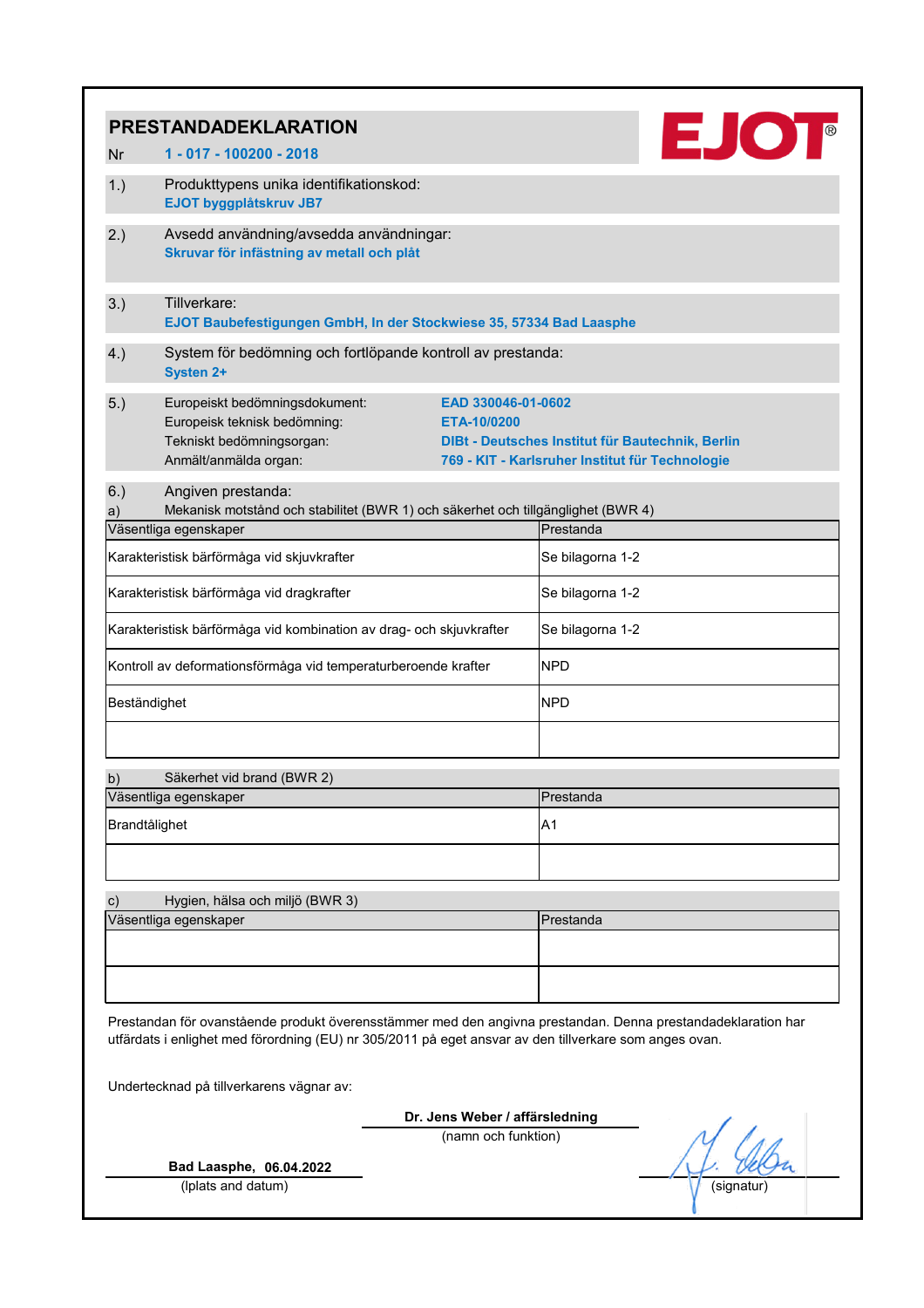|               | <b>VYHLÁSENIE O PARAMETROCH</b>                                                                                                                                                                         |                                                      | <b>EJOT</b>                                                                                         |  |  |  |
|---------------|---------------------------------------------------------------------------------------------------------------------------------------------------------------------------------------------------------|------------------------------------------------------|-----------------------------------------------------------------------------------------------------|--|--|--|
| č.            | 1 - 017 - 100200 - 2018                                                                                                                                                                                 |                                                      |                                                                                                     |  |  |  |
| 1.)           | Jedinečný identifikačný kód typu výrobku:<br><b>Upevňovacie skrutky EJOT JB7</b>                                                                                                                        |                                                      |                                                                                                     |  |  |  |
| 2.)           | Zamýšľané použitie/použitia:<br>Upevňovacie skrutky pre kovové prvky a plechy                                                                                                                           |                                                      |                                                                                                     |  |  |  |
| 3.)           | Výrobca:<br>EJOT Baubefestigungen GmbH, In der Stockwiese 35, 57334 Bad Laasphe                                                                                                                         |                                                      |                                                                                                     |  |  |  |
| 4.)           | Systém(-y) posudzovania a overovania nemennosti parametrov:<br>Systém 2+                                                                                                                                |                                                      |                                                                                                     |  |  |  |
| 5.)           | Európsky hodnotiaci dokument:<br>Európske technické posúdenie:<br>Orgán technického posudzovania:<br>Notifikovaný(-é) subjekt(-y):                                                                      | EAD 330046-01-0602<br>ETA-10/0200                    | DIBt - Deutsches Institut für Bautechnik, Berlin<br>769 - KIT - Karlsruher Institut für Technologie |  |  |  |
| 6.)<br>a)     | Deklarované parametre:<br>Mechanická odolnosť a stabilita (BWR 1) a bezpečnosť a dostupnosť (BWR 4)<br>základné charakteristiky                                                                         |                                                      | vlastnosti výrobku                                                                                  |  |  |  |
|               | Odolnosť spoja proti šmyku                                                                                                                                                                              |                                                      | Pozri prílohu 1-2                                                                                   |  |  |  |
|               | Odolnosť spojenia voči napätiu                                                                                                                                                                          |                                                      | Pozri prílohu 1-2                                                                                   |  |  |  |
|               | Návrhová odolnosť v prípade kombinovaného ťahu a šmyku (interakcia) Pozri prílohu 1-2                                                                                                                   |                                                      |                                                                                                     |  |  |  |
|               | Kontrola deformačnej kapacity v prípade obmedzujúcich síl<br>spôsobených teplotou                                                                                                                       |                                                      | <b>NPD</b>                                                                                          |  |  |  |
| Trvanlivosť   |                                                                                                                                                                                                         |                                                      | <b>NPD</b>                                                                                          |  |  |  |
| b)            | Bezpečnosť v prípade požiaru (BWR 2)                                                                                                                                                                    |                                                      |                                                                                                     |  |  |  |
|               | základné charakteristiky                                                                                                                                                                                |                                                      | vlastnosti výrobku                                                                                  |  |  |  |
|               | Reakcia na požiar                                                                                                                                                                                       |                                                      | A <sub>1</sub>                                                                                      |  |  |  |
|               |                                                                                                                                                                                                         |                                                      |                                                                                                     |  |  |  |
| $\mathbf{c})$ | Hygiena, zdravie a životné prostredie (BWR 3)                                                                                                                                                           |                                                      |                                                                                                     |  |  |  |
|               | základné charakteristiky                                                                                                                                                                                |                                                      | vlastnosti výrobku                                                                                  |  |  |  |
|               |                                                                                                                                                                                                         |                                                      |                                                                                                     |  |  |  |
|               |                                                                                                                                                                                                         |                                                      |                                                                                                     |  |  |  |
|               | Uvedené parametre výrobku sú v zhode so súborom deklarovaných parametrov. Toto vyhlásenie o parametroch sa v<br>súlade s nariadením (EÚ) č. 305/2011 vydáva na výhradnú zodpovednosť uvedeného výrobcu. |                                                      |                                                                                                     |  |  |  |
|               | Podpísal(-a) za a v mene výrobcu:                                                                                                                                                                       |                                                      |                                                                                                     |  |  |  |
|               |                                                                                                                                                                                                         | Dr. Jens Weber / vedenie podniku<br>(meno a funkcia) |                                                                                                     |  |  |  |
|               | Bad Laasphe, 06.04.2022                                                                                                                                                                                 |                                                      |                                                                                                     |  |  |  |
|               | (miesto a dátum na výstava)                                                                                                                                                                             |                                                      | (podpis                                                                                             |  |  |  |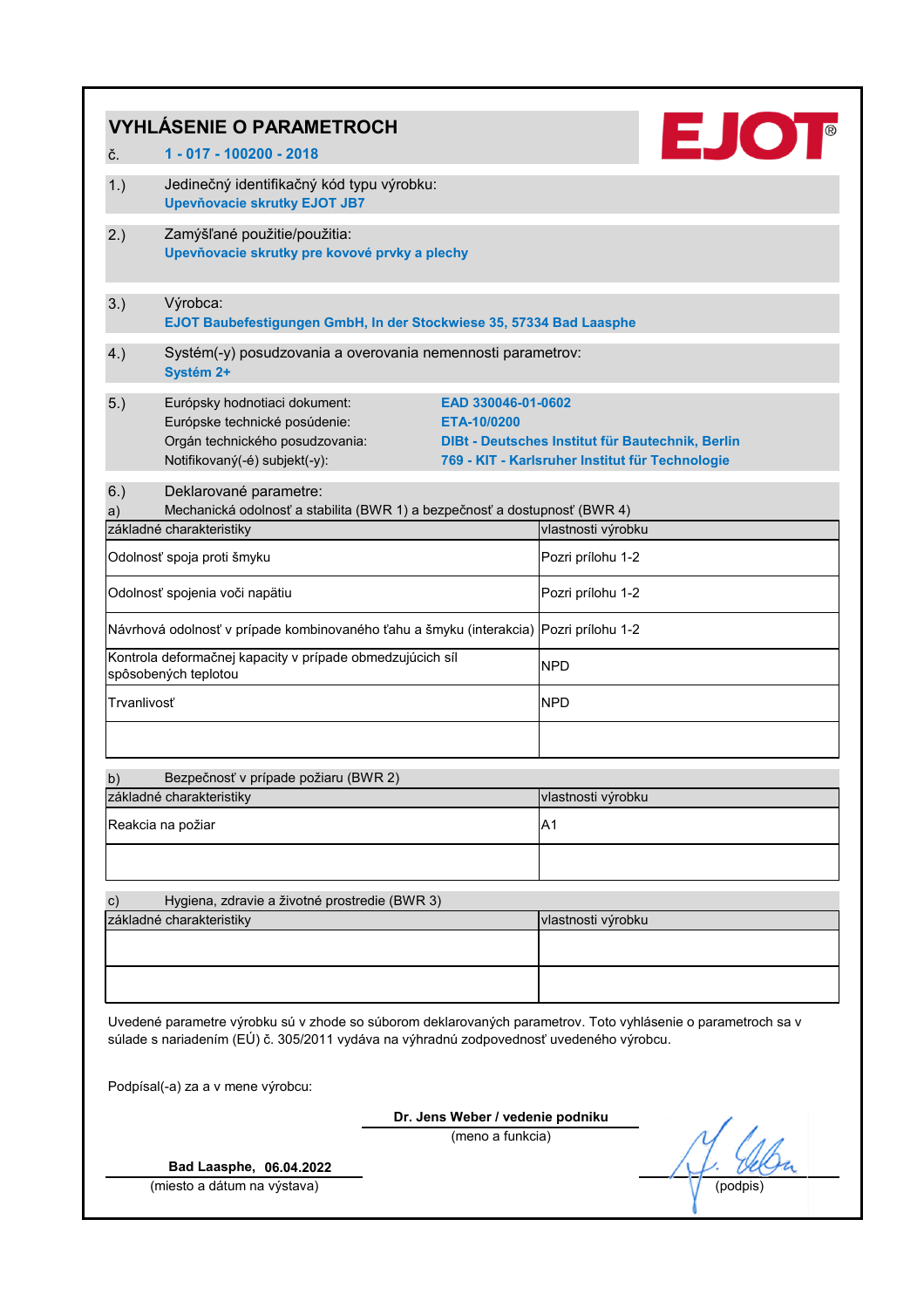|               | <b>IZJAVA O LASTNOSTIH</b>                                                                                         |                                                                                                                                          |
|---------------|--------------------------------------------------------------------------------------------------------------------|------------------------------------------------------------------------------------------------------------------------------------------|
| Št.           | 1 - 017 - 100200 - 2018                                                                                            | EJOT                                                                                                                                     |
| 1.)           | Enotna identifikacijska oznaka tipa proizvoda:<br>EJOT pritrdilni vijaki JB7                                       |                                                                                                                                          |
| 2.)           | Predvidena uporaba:<br>Pritrjevanje sendvic-elementov                                                              |                                                                                                                                          |
| 3.)           | Proizvajalec:<br>EJOT Baubefestigungen GmbH, In der Stockwiese 35, 57334 Bad Laasphe                               |                                                                                                                                          |
| 4.)           | Sistemi ocenjevanja in preverjanja nespremenljivosti lastnosti:<br>Sistem 2+                                       |                                                                                                                                          |
| 5.)           | Evropski ocenjevalni dokument:<br>Evropska tehnična ocena:<br>Organ za tehnično ocenjevanje:<br>Priglašeni organi: | EAD 330046-01-0602<br>ETA-10/0200<br>DIBt - Deutsches Institut für Bautechnik, Berlin<br>769 - KIT - Karlsruher Institut für Technologie |
| 6.)<br>a)     | Navedene lastnosti:<br>Mehanska odpornost in stabilnost (BWR 1) ter varnost in dostopnost (BWR 4)                  |                                                                                                                                          |
|               | Glavne značilnosti                                                                                                 | Zmogljivost proizvoda                                                                                                                    |
|               | Obremenitev konstrukcije pri natezni sili                                                                          | Glej Prilogo 1-2                                                                                                                         |
|               | Obremenitev konstrukcije pri strižni sili                                                                          | Glej Prilogo 1-2                                                                                                                         |
|               | Konstrukcijska obremenitev v primeru kombinacije sile nateznih /<br>strižnih sil (interakcija)                     | Glej Prilogo 1-2                                                                                                                         |
|               | Preverjanje deformacijske zmogljivosti v primeru temperaturno<br>induciranih zadrževalnih sil                      | <b>NPD</b>                                                                                                                               |
| Trajnost      |                                                                                                                    | <b>NPD</b>                                                                                                                               |
| b)            | Varnost v primeru požara (BWR 2)                                                                                   |                                                                                                                                          |
|               | Glavne značilnosti                                                                                                 | Zmogljivost proizvoda                                                                                                                    |
|               | Pozarno vedenje                                                                                                    | A <sub>1</sub>                                                                                                                           |
| $\mathbf{c})$ | Higiena, zdravje in okolje (BWR 3) \t                                                                              |                                                                                                                                          |
|               | Glavne značilnosti                                                                                                 | Zmogljivost proizvoda                                                                                                                    |
|               |                                                                                                                    |                                                                                                                                          |
|               | Uredbo (EU) št. 305/2011 odgovoren izključno proizvajalec, naveden zgoraj.                                         | Lastnosti proizvoda, navedenega zgoraj, so v skladu z navedenimi lastnostmi. Za izdajo te izjave o lastnostih je v skladu z              |
|               | Podpisal za in v imenu proizvajalca:                                                                               |                                                                                                                                          |
|               |                                                                                                                    | Dr. Jens Weber / Uprava                                                                                                                  |
|               |                                                                                                                    | (Ime, priimek in funkcija)                                                                                                               |
|               | Bad Laasphe, 06.04.2022                                                                                            |                                                                                                                                          |
|               | (Kraj in datum izstavitve)                                                                                         | (Podpis                                                                                                                                  |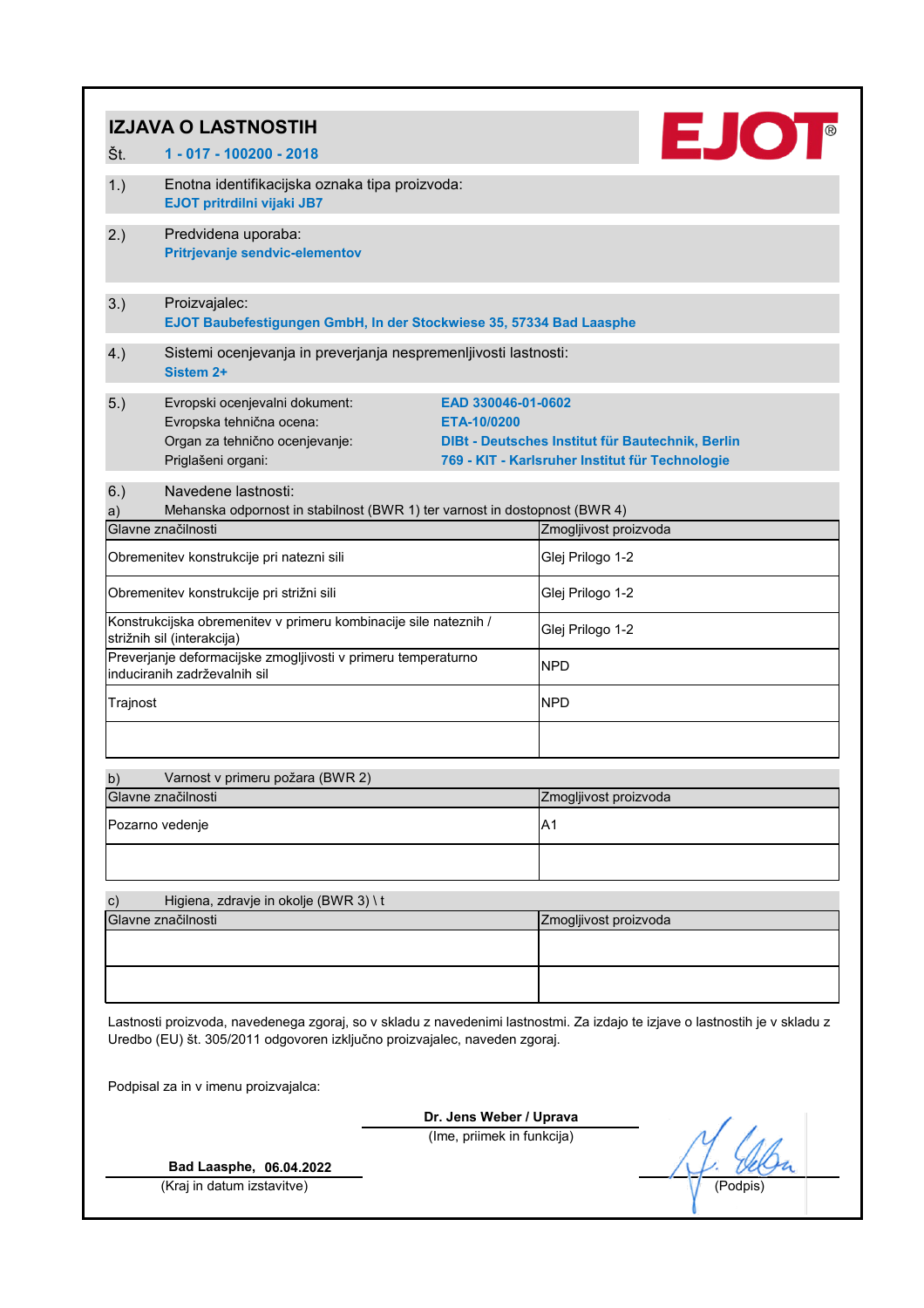

|  |                                              | $M_{t,nom}$ |      |                 |      |    |      |                          |       | 5 Nm                     |       |                               |       |                          |       |                          |
|--|----------------------------------------------|-------------|------|-----------------|------|----|------|--------------------------|-------|--------------------------|-------|-------------------------------|-------|--------------------------|-------|--------------------------|
|  |                                              | 0,50        |      |                 |      |    |      |                          |       |                          |       |                               |       |                          |       |                          |
|  |                                              | 0,55        |      |                 |      |    |      |                          |       |                          |       |                               |       |                          |       |                          |
|  |                                              | 0,63        | 2,50 | ac              | 2,70 | ac | 2,80 | abcd                     | 3,00  | abcd                     | 3,10  | abcd                          | 3,10  | abcd                     | 3,10  | abcd                     |
|  |                                              | 0,75        | 2,60 | ac              | 3,10 | ac | 3,30 | abcd                     | 3,60  | abcd                     | 3,70  | abcd                          | 3,70  | abcd                     | 3,70  | abcd                     |
|  |                                              | 0,88        | 2,80 | ac              | 3,20 | ac | 3,80 | ac                       | 4,10  | abcd                     | 4,40  | abcd                          | 4,40  | abcd                     | 4,40  | abcd                     |
|  |                                              | 1,00        | 3,20 | ac              | 3,60 | ac | 4,10 | ac                       | 4,80  | ac                       | 5,10  | ac                            | 5,10  | ac                       | 5,10  | ac                       |
|  | $V_{R,k}$ [KN] for $t_{N,l}$ =               | 1,13        | 3,40 | ac              | 4,00 | ac | 4,60 | ac                       | 5,40  | ac                       | 5,80  | ac                            | 5,80  | ac                       | 5,80  | ac                       |
|  |                                              | 1,25        | 3,60 | ac              | 4,20 | ac | 5,00 | ac                       | 6, 10 | ac                       | 6,50  | ac                            | 6,50  | ac                       | 6,50  | ac                       |
|  |                                              | 1,50        | 3,70 | ac              | 4,40 | ac | 5,70 | ac                       | 6,80  | ac                       | 7,30  | ac                            | 7,30  | ac                       | 7,30  | ac                       |
|  |                                              | 1,75        | 3,70 | ac              | 4,70 | ac | 6,20 | ac                       | 7,60  | ac                       | 8,10  | ac                            | 8,10  | ac                       | 8,10  | ac                       |
|  |                                              | 2,00        | 5,00 |                 | 6,50 |    | 8,80 | $\qquad \qquad -$        | 10,60 | $\overline{\phantom{0}}$ | 11,30 | $\overline{\phantom{0}}$      | 11,30 |                          | 11,30 | $\overline{\phantom{0}}$ |
|  |                                              | 0,50        | 0,97 | ac              | 1,35 | ac | 1,51 | abcd                     | 1,51  | abcd                     | 1,51  | abcd                          | 1,51  | abcd                     | 1,51  | abcd                     |
|  |                                              | 0,55        | 1,23 | ac              | 1,71 | ac | 1,91 | abcd                     | 1,91  | abcd                     | 1,91  | abcd                          | 1,91  | abcd                     | 1,91  | abcd                     |
|  |                                              | 0,63        | 1,80 | ac              | 2,50 | ac | 2,80 | abcd                     | 2,80  | abcd                     | 2,80  | abcd                          | 2,80  | abcd                     | 2,80  | abcd                     |
|  |                                              | 0,75        | 2,00 | ac              | 2,70 | ac | 3,10 | abcd                     | 3,60  | abcd                     | 3,60  | abcd                          | 3,60  | abcd                     | 3,60  | abcd                     |
|  |                                              | 0,88        | 2,00 | ac              | 2,70 | ac | 3,30 | ac                       | 3,80  | abcd                     | 3,80  | abcd                          | 3,80  | abcd                     | 3,80  | abcd                     |
|  |                                              | 1,00        | 2,00 | ac              | 2,70 | ac | 3,40 | ac                       | 4,00  | ac                       | 4,00  | ac                            | 4,00  | ac                       | 4,00  | ac                       |
|  | N <sub>R,k</sub> [KN] for t <sub>N,i</sub> = | 1,13        | 2,00 | ac              | 2,70 | ac | 3,60 | ac                       | 4,40  | ac                       | 4,40  | ac                            | 4,40  | ac                       | 4,40  | ac                       |
|  |                                              | 1,25        | 2,00 | ac              | 2,70 | ac | 3,60 | ac                       | 4,80  | ac                       | 4,90  | ac                            | 4,90  | ac                       | 4,90  | ac                       |
|  |                                              | 1,50        | 2,00 | ac              | 2,70 | ac | 3,60 | ac                       | 5,60  | ac                       | 5,90  | ac                            | 5,90  | ac                       | 5,90  | ac                       |
|  |                                              | 1,75        | 2,00 | ac              | 2,70 | ac | 3,60 | ac                       | 5,80  | ac                       | 6,90  | ac                            | 7,10  | ac                       | 7,10  | ac                       |
|  |                                              | 2,00        | 2,00 | $\qquad \qquad$ | 2,70 |    | 3,60 | $\overline{\phantom{0}}$ | 6,00  |                          | 7,30  | $\overbrace{\phantom{aaaaa}}$ | 7,60  | $\overline{\phantom{0}}$ | 7,60  | $\overline{\phantom{0}}$ |

- JZ7-6,3 x L for components II with  $t<sub>II</sub> \ge 1,25$  mm

- JB7-6,3 x L for components II mit  $t_{II} \le 2,00$  mm

**EJOT Fastening screws JB7**

**Self-tapping screw JZ7-6,3xL, JB7-6,3xL** with sealing washer ≥ Ø16 mm

Annex 116

EJOT